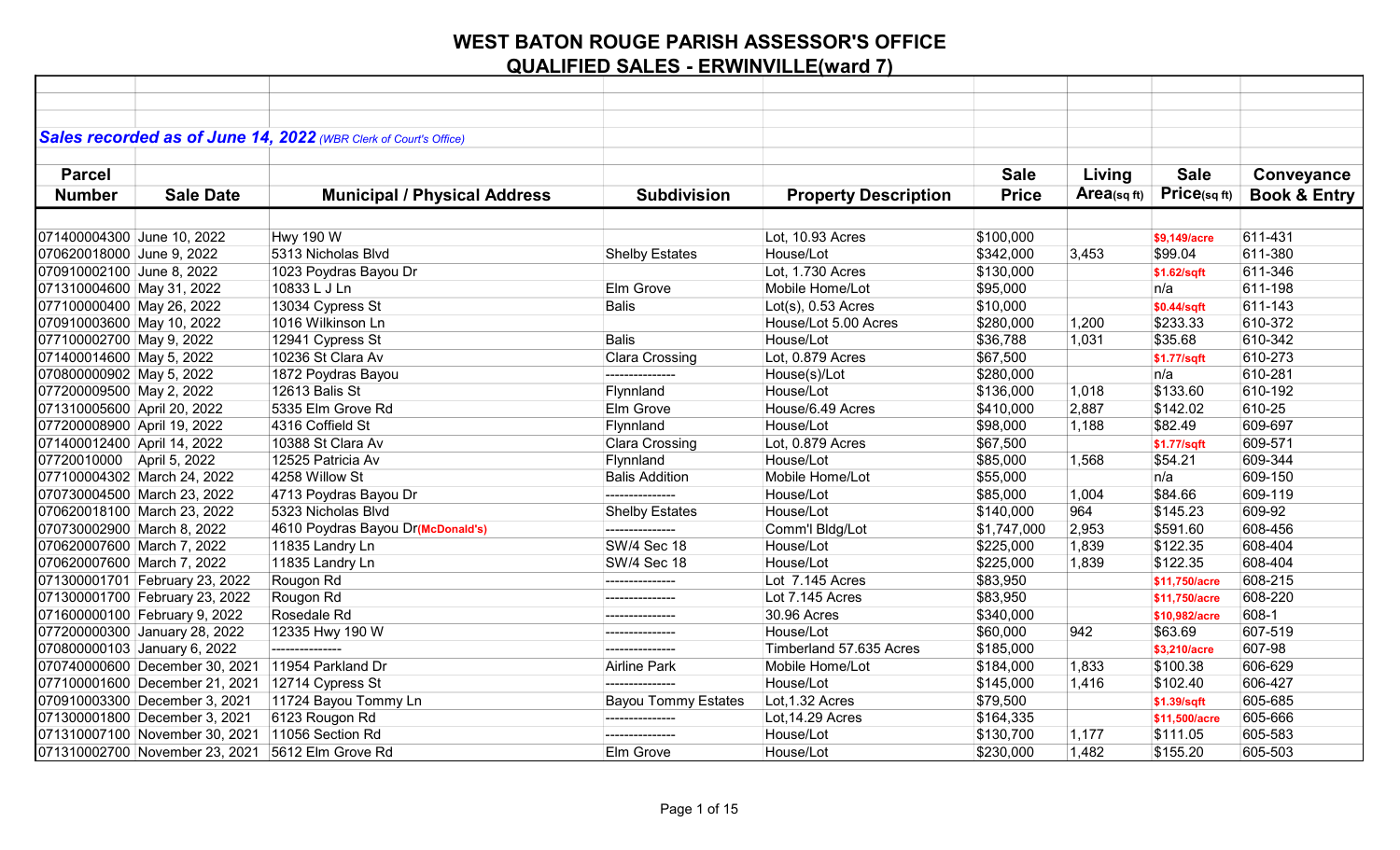| Sales recorded as of June 14, 2022 (WBR Clerk of Court's Office) |                                     |                        |                             |              |            |               |                         |
|------------------------------------------------------------------|-------------------------------------|------------------------|-----------------------------|--------------|------------|---------------|-------------------------|
|                                                                  |                                     |                        |                             |              |            |               |                         |
| <b>Parcel</b>                                                    |                                     |                        |                             | <b>Sale</b>  | Living     | <b>Sale</b>   | Conveyance              |
| <b>Number</b><br><b>Sale Date</b>                                | <b>Municipal / Physical Address</b> | <b>Subdivision</b>     | <b>Property Description</b> | <b>Price</b> | Area(sqft) | Price(sqft)   | <b>Book &amp; Entry</b> |
|                                                                  |                                     |                        |                             |              |            |               |                         |
| 071400013700 November 22, 2021                                   | 10421 St Clara Av                   | Clara Crossing         | Lot, 0.862 Acres            | \$75,000     |            | \$1.99/sqft   | 605-489                 |
| 070910002200 November 3, 2021                                    | 1087 W Acadian Bayou Ln             |                        | Lot 5.00 Acres              | \$155,000    |            |               | 605-190                 |
| 170610001200 November 2, 2021                                    | 5738 Poydras Bayou Dr               | North Fertile Acres    | House/3.24 Acres            | \$270,000    | 1,767      | \$152.80      | 605-142                 |
| 070600004200 November 2, 2021                                    | 6445 Flynn Rd                       | Tonawanda Plantation   | House/Lot                   | \$179,900    | 1,174      | \$153.24      | 605-139                 |
| 070910003400 October 22, 2021                                    | 11704 Bayou Tommy Ln                | ---------------        | Lot.1.91 Acres              | \$101,803    |            | \$1.23/sqft   | 605-23                  |
| 071600002900 October 21, 2021                                    | Rosedale Rd                         |                        | 54.46 Acres, Timberland     | \$500,000    |            | \$9,181/acre  | 604-694                 |
| 070600004002 September 30, 2021                                  | 6411 Flynn Rd                       | Tonawanda Plantation   | Mobile Home/Lot             | \$225,000    |            |               | 604-267                 |
| 071400015000 September 27, 2021 9268 Hwy 190 W                   |                                     |                        | $Lots(3)$ , 6.60 Acres      | \$170,000    |            | \$25.758/acre | 604-172                 |
| 070710001500 September 22, 2021 12414 N Palmer Ln                |                                     | Poydras Country Est    | House/Lot                   | \$189,000    | 1,526      | \$123.85      | 604-80                  |
| 077200012700 September 14, 2021 12539 Ena St                     |                                     | Flynnland              | House/Lot                   | \$158,000    | 1,566      | \$100.89      | 603-663                 |
| 071400014700 August 24, 2021                                     | 10215 St Clara Av                   | Clara Crossing         | Lot, 0.848 Acres            | \$67,500     |            | \$1.83/sqft   | 603-385                 |
| 070910002600 August 20, 2021                                     | 1024 W Acadian Bayou Ln             |                        | Lot, 27.21 Acres            | \$326,520    |            | \$12,000/acre | 603-334                 |
| 071400002600 August 18, 2021                                     | 4212 Rougon Rd                      | ---------------        | Lot, 5.41 Acres             | \$140,000    |            | \$25,878/acre | 603-306                 |
| 077200014300 August 16, 2021                                     | <b>Hwy 190 W</b>                    | ---------------        | Lot, 0.69 Acres             | \$73,000     |            | \$2.43/sqft   | 603-182                 |
| 077100002900 August 13, 2021                                     | 12961 Cypress St                    | <b>Balis</b>           | House/Lot                   | \$135,000    | 1,315      | \$102.66      | 603-150                 |
| 071400014000 August 9, 2021                                      | 10347 St. Clara                     | Clara Crossing         | Lot, 0.861 Acres            | \$75,000     |            | \$1.99/sqft   | 603-72                  |
| 070910003600 August 6, 2021                                      | 1013 W Acadian Bayou Ln             |                        | House/Lot 5.3 Acres         | \$589,000    | 3,556      | \$165.64      | 603-58                  |
| 071400014300 August 3, 2021                                      | 10295 St. Clara Av                  | Clara Crossing         | Lot, 0.861 Acres            | \$75,000     |            | \$1.99/sqft   | 603-22                  |
| 071400014400 July 19, 2021                                       | 10275 St Clara Av                   | Clara Crossing         | Lot, 0.799 Acres            | \$80,000     |            | \$2.30/sqft   | 602-475                 |
| 070710002902 July 14, 2021                                       | 12240 S Palmer                      | Poydras Country Est    | House/Lot                   | \$239,000    | 1,800      | \$132.78      | 602-410                 |
| 071400011300 July 8, 2021                                        | 10174 St Clara Av                   | Clara Crossing         | Lot, 0.879 Acres            | \$80,000     |            | \$2.09/sqft   | 602-287                 |
| 071400004405 June 28, 2021                                       | 10082 Swanson Ln                    | ---------------        | Lot, 1.93 Acres             | \$68,000     |            | \$0.81/sqft   | 602-64                  |
| 070730000201 June 28, 2021                                       | Section Rd                          | ---------------        | Lot, 4.64 Acres             | \$125,000    |            | \$26,940/acre | 602-61                  |
| 077200014300 June 25, 2021                                       | 12437 Hwy 190 W                     | ---------------        | Comml Bldg/Lot              | \$290,000    |            |               | 602-56                  |
| 077200008301 June 3, 2021                                        | 12322 Patricia Av                   | Flynnland              | Mobile Home/Lot             | \$15,000     |            |               | 601-312                 |
| 071300000900 May 27, 2021                                        | 6255 Rougon Rd                      | ---------------        | Lot, 9.48 Acres             | \$110,000    |            | \$11,603/acre | 601-187                 |
| 070700003201 May 24, 2021                                        | 10627 Section Rd                    | ---------------        | House/Lot                   | \$185,000    | 1,328      | \$139.31      | 600-691                 |
| 077100004302 May 14, 2021                                        | 4258 Willow St                      | <b>Balis Addtition</b> | Mobile Home/Lot             | \$45,000     |            |               | 600-516                 |
| 070700006204 May 12, 2021                                        | 120 Palm St                         | ---------------        | Mobile Home/4.665 Acres     | \$190,000    |            |               | 600-446                 |
| 070730004000 April 22, 2021                                      | 12822 Hwy 190 W                     |                        | Comm'l Bldg/1.7 Acres       | \$270,000    |            |               | 600-90                  |
| 071600000101 April 13, 2021                                      | 11201 Rosedale Rd                   | ---------------        | Lot, 0.746 Acres            | \$48,000     |            | \$1.48/sqft   | 599-513                 |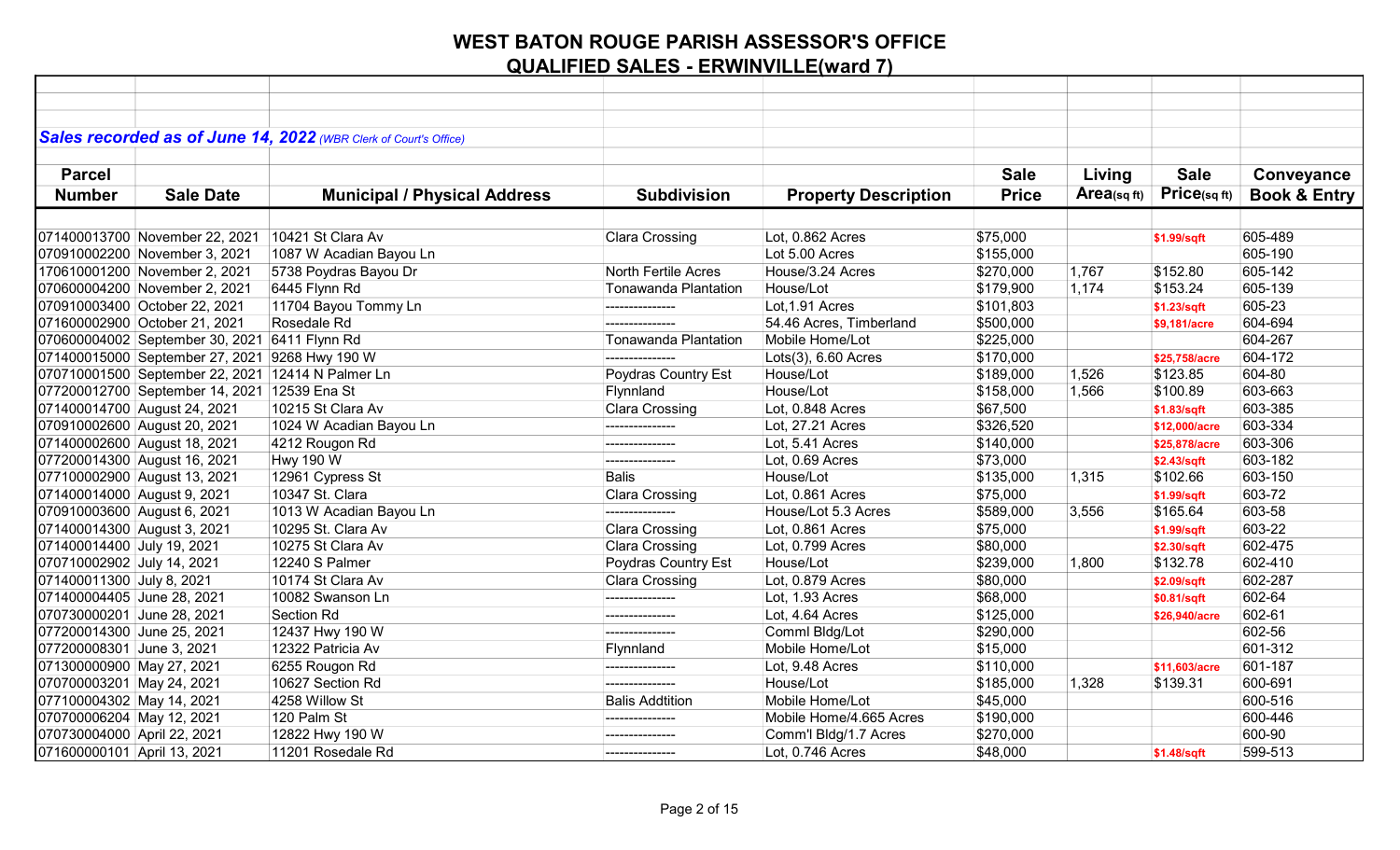|                             |                                                | Sales recorded as of June 14, 2022 (WBR Clerk of Court's Office) |                          |                               |              |                         |                   |                         |
|-----------------------------|------------------------------------------------|------------------------------------------------------------------|--------------------------|-------------------------------|--------------|-------------------------|-------------------|-------------------------|
|                             |                                                |                                                                  |                          |                               |              |                         |                   |                         |
| <b>Parcel</b>               |                                                |                                                                  |                          |                               | <b>Sale</b>  | Living                  | <b>Sale</b>       | Conveyance              |
| <b>Number</b>               | <b>Sale Date</b>                               | <b>Municipal / Physical Address</b>                              | <b>Subdivision</b>       | <b>Property Description</b>   | <b>Price</b> | Area <sub>(sq ft)</sub> | $Price_{(sq ft)}$ | <b>Book &amp; Entry</b> |
|                             |                                                |                                                                  |                          |                               |              |                         |                   |                         |
| 077100005000 April 7, 2021  |                                                | 12820 Oaks St                                                    | <b>Balis</b>             | House/Lot                     | \$260,000    | 1,592                   | \$163.32          | 599-422                 |
| 070710002000 April 1, 2021  |                                                | ---------------                                                  | Poydras Country Est      | Lot, 2.203 Acres              | \$85,000     |                         | \$38,585/acre     | 599-332                 |
|                             | 053300000700 March 29, 2021                    | ---------------                                                  | ---------------          | 600 Acres, Ag Land(42.6% int) | \$1,675,000  |                         |                   | 599-230                 |
|                             | 071310000600 March 29, 2021                    | <b>NW Corner of Rougon Rd &amp; Section Rd</b>                   | ---------------          | 80 Acres, Ag Land(42.6% int)  | \$1,675,000  |                         |                   | 599-230                 |
|                             | 070740000100 March 24, 2021                    | 11810 Parkland Dr                                                | <b>Airline Park</b>      | Mobile Home/Lot               | \$130,000    |                         |                   | 599-148                 |
|                             | 077100005501 March 11, 2021                    | 12953 Pecan St                                                   | Balis                    | House/Lot                     | \$140,000    | 1,200                   | \$116.67          | 598-486                 |
| 070740003400 March 9, 2021  |                                                | 11710 Parkland Av                                                | Airline Park             | Mobile Home/Lot               | \$75,000     |                         |                   | 598-466                 |
| 070700006003 March 1, 2021  |                                                | 3878 Poydras Bayou Dr                                            |                          | Mobile Home/Lot 1.105 Acres   | \$145,000    |                         |                   | 598-396                 |
|                             | 071400005400 February 18, 2021                 | 4744 Pecan Grove Rd                                              | Parkwood Farms           | House/Lot                     | \$219,000    | 1,936                   | \$113.12          | 598-144                 |
|                             | 071400001901 February 12, 2021                 | 5040 Mullican Ln                                                 |                          | Mobile Home/Lot 1.67 Acres    | \$20,208     |                         | n/a               | 598-101                 |
|                             | 071400001900 February 12, 2021                 | 9535 Section Rd                                                  | ---------------          | House/Lot 8.33 Acres          | \$101,042    | 1,223                   | \$82.62           | 598-93                  |
|                             | 070620011301 February 10, 2021                 | Section Rd                                                       | Guarisco                 | Lot, 2.11 Acres               | \$75,000     |                         | \$0.81/sqft       | 597-668                 |
|                             | 070600004200 January 11, 2021                  | 6445 Flynn Rd                                                    | Tonawanda Plantation     | House/Lot                     | \$125,000    | 1,174                   | \$106.47          | 597-256                 |
|                             |                                                | 077200009700 December 21, 2020 4324 Poydras Bayou Dr             | Flynnland                | House/Lot                     | \$120,000    | 1,567                   | \$76.58           | 597-16                  |
|                             | 070700003200 November 24, 2020                 | 10639 Section Rd                                                 | ---------------          | House/Lot                     | \$152,000    | 1,738                   | \$87.46           | 596-108                 |
|                             | 077100004301 September 30, 2020 4238 Willow St |                                                                  | <b>Balis Addition</b>    | Mobile Home/Lot               | \$50,000     |                         | n/a               | 594-479                 |
|                             |                                                | 071400005700 September 23, 2020 4611 Pecan Grove Rd              | Parkwood Farms           | House/Lot                     | \$242,000    | 2,594                   | \$93.29           | 594-359                 |
|                             |                                                | 070620012800 September 11, 2020 11939 E Subdivision Rd           | <b>SW/4 Sec 18</b>       | House/Lot                     | \$170,000    | 1,619                   | \$105.00          | 594-118                 |
|                             | 071400002700 September 8, 2020                 | 4250 Rougon Rd                                                   | ---------------          | House/Lot                     | \$212,000    | 1,658                   | \$127.86          | 594-72                  |
|                             | 071600002400 August 31, 2020                   | 761 Stumpy Ridge Ln                                              |                          | House/Lot                     | \$325,000    | 1,966                   | \$165.31          | 593-640                 |
|                             | 070910001700 August 20, 2020                   | 841 Poydras Bayou Dr                                             | Acadian Bayou Estates    | Lot, 2.43 Acres               | \$130,000    |                         | \$1.23/sqft       | 593-480                 |
| 071310007802 July 31, 2020  |                                                | 10900 L J Ln                                                     | ---------------          | House/Lot                     | \$180,000    | 1,169                   | \$153.98          | 593-190                 |
| 070600001000 July 17, 2020  |                                                | Poydras Bayou Dr                                                 | ---------------          | 14.792 Acres                  | \$90,000     |                         | \$6,085/acre      | 592-473                 |
| 070710001102 July 13, 2020  |                                                | 12282 N Palmer                                                   | Poydras Country Est      | House/Lot                     | \$160,000    | 1,400                   | \$114.29          | 592-427                 |
| 070910001500 May 8, 2020    |                                                | 777 Poydras Bayou Dr                                             | Acadian Bayou Estates    | Lot 2.23 Acres                | \$80,000     |                         | \$0.83/sqft       | 591-101                 |
| 070620016502 May 6, 2020    |                                                | 5933 Flynn Rd                                                    | ---------------          | 0.505 Acres                   | \$25,000     |                         | \$1.14/sqft       | 591-31                  |
| 077100004501 May 4, 2020    |                                                | 12607 Oak St                                                     | <b>Balis Addition</b>    | Lot, 1.05 Acres               | \$18,000     |                         | \$0.42/sqft       | 590-661                 |
| 070720002000 April 27, 2020 |                                                | 4112 Maxine St                                                   | <b>Alwood Estates</b>    | Mobile Home/Lot               | \$117,000    |                         | n/a               | 590-632                 |
| 077200009001 April 24, 2020 |                                                | 12526 Patricia Av                                                | Flynnland                | Lot, 0.37 Acres               | \$24,000     |                         | \$1.50/sqft       | 590-608                 |
| 070740000200 April 21, 2020 |                                                | 11850 Parkland Dr                                                | Airline Park             | Lot, 0.96 Acres               | \$38,000     |                         | \$0.92/sqft       | 590-561                 |
| 070620006200 April 21, 2020 |                                                | 11243 Tonawanda St                                               | <b>Tonawanda Estates</b> | House/Lot                     | \$240,000    | 2,309                   | \$103.94          | 590-565                 |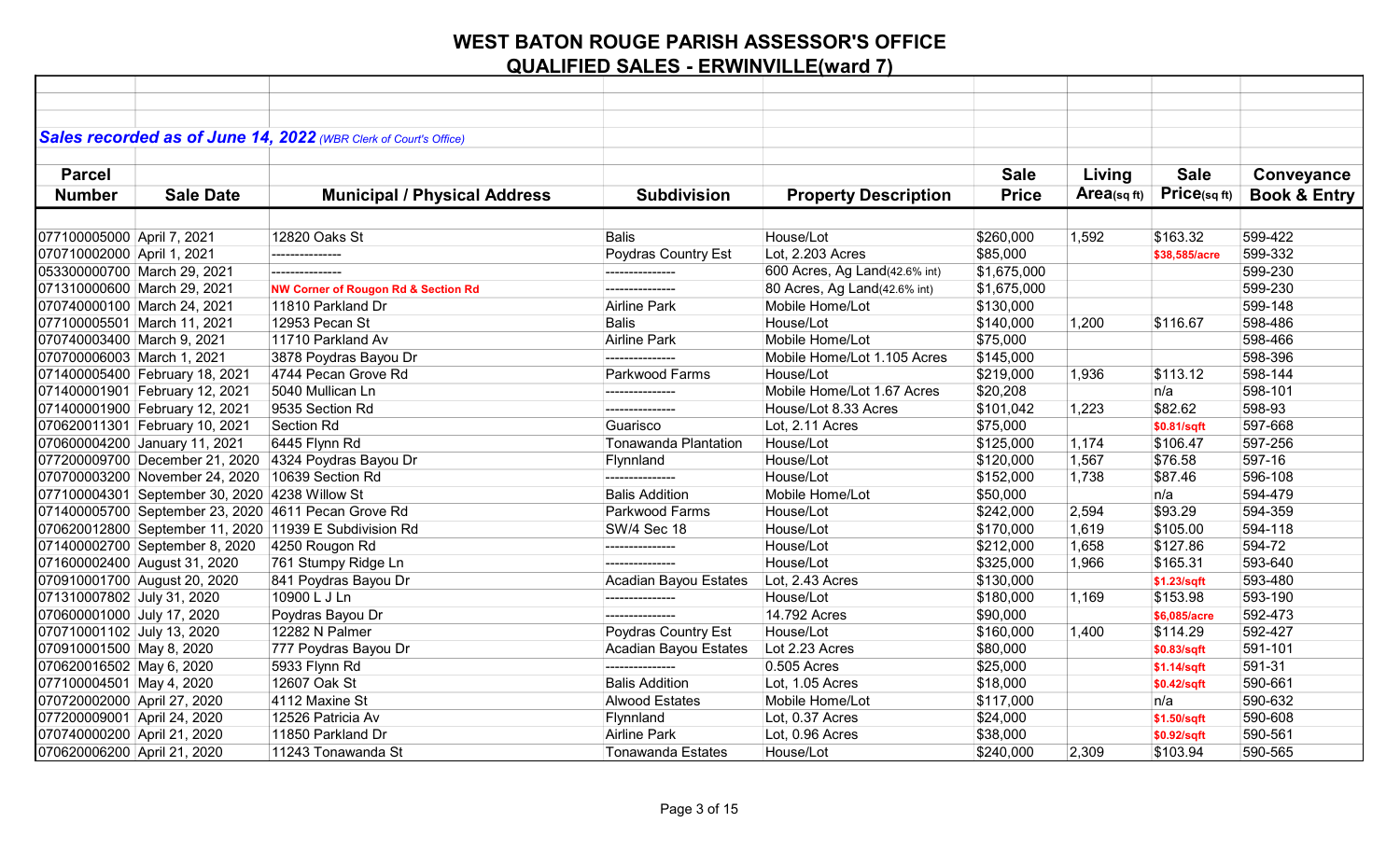| Sales recorded as of June 14, 2022 (WBR Clerk of Court's Office) |                                                |                               |                             |              |            |               |                         |
|------------------------------------------------------------------|------------------------------------------------|-------------------------------|-----------------------------|--------------|------------|---------------|-------------------------|
|                                                                  |                                                |                               |                             |              |            |               |                         |
| <b>Parcel</b>                                                    |                                                |                               |                             | <b>Sale</b>  | Living     | <b>Sale</b>   | Conveyance              |
| <b>Number</b><br><b>Sale Date</b>                                | <b>Municipal / Physical Address</b>            | <b>Subdivision</b>            | <b>Property Description</b> | <b>Price</b> | Area(sqft) | Price(sqft)   | <b>Book &amp; Entry</b> |
|                                                                  |                                                |                               |                             |              |            |               |                         |
| 070700000200 April 3, 2020                                       | 12147 Section Rd                               | ---------------               | 10.004 Acres                | \$165,000    |            | \$16,500/acre | 590-397                 |
| 070730002900 March 25, 2020                                      | 4610 Poydras Bayou Dr(b1Bank branch office)    | ---------------               | Comm'l Bldg/1.0 Acre        | \$675,000    | 942        | \$716.56/sqft | 590-279                 |
| 070910002000 March 25, 2020                                      | 953 Poydras Bayou Dr                           | Acadian Bayou Estates         | House/Lot                   | \$480,000    | 2,904      | \$165.29      | 590-266                 |
| 070910001800 March 25, 2020                                      | 861 Poydras Bayou Dr                           | Acadian Bayou Estates         | House/Lot                   | \$340,000    | 1,890      | \$179.89      | 590-261                 |
| 070700005902 March 11, 2020                                      | Poydras Bayou Dr                               |                               | 4 Acres/Mobile Home         | \$123,000    |            |               | 590-88                  |
| 070600003400 February 28, 2020                                   | 6789 Flynn Rd                                  | ---------------               | 7.60 Acres                  | \$65,000     |            | \$8,553/acre  | 589-588                 |
| 077200013900 February 21, 2020                                   | 12221 Ena St                                   | Flynnland                     | House/Lot                   | \$160,000    | 2,309      | \$69.29       | 589-560                 |
| 077100005202 January 2, 2020                                     | 12930 Oak St                                   | <b>Balis</b>                  | House/Lot                   | \$145,000    | 1,707      | \$84.94       | 588-412                 |
| 071400004405 December 17, 2019 10082 Swanson Ln                  |                                                | ---------------               | 1.93 Acres                  | \$68,000     |            | \$0.81/sqft   | 587-606                 |
| 071400008703 November 26, 2019 9174 Hwy 190 W                    |                                                |                               | 2.188 Acres                 | \$95,000     |            | \$1.00/sqft   | 587-425                 |
| 070620018200 November 20, 2019 5333 Nicholas Blvd                |                                                | <b>Shelby Estates</b>         | Lot, 0.535 Acres            | \$27,000     |            | \$1.16/sqft   | 587-296                 |
| 070910002203 November 14, 2019                                   | 1086 West Acadian Ln                           | ---------------               | 8.444 Acres                 | \$168,000    |            | \$19,905/acre | 587-198                 |
| 077100005800 October 15, 2019                                    | 4259 Walnut St                                 | <b>Balis</b>                  | Lot, 1.319 Acres            | \$50,000     |            | \$0.87/sqft   | 586-537                 |
| 070620018100 August 19, 2019                                     | 5323 Nicholas Blvd                             | <b>Shelby Estates</b>         | House/Lot                   | \$110,000    | 964        | \$114.11      | 585-271                 |
| 070710000700 July 28, 2019                                       | 3532 Rene St                                   | Poydras Country Est           | Mobile Home/Lot             | \$95,000     | 1,280      | \$74.22       | 584-614                 |
| 077200008600 July 17, 2019                                       | 12434 Patricia Av                              | Flynnland                     | House/Lot                   | \$73,000     | 997        | \$73.22       | 584-488                 |
| 070710001000 June 21, 2019                                       | 12511 N Palmer Ln                              | Poydras Country Est           | House/Lot                   | \$176,400    | 2,327      | \$75.81       | 584-67                  |
| 077100004501 June 20, 2019                                       | 12607 Oak St                                   | <b>Balis Addition</b>         | Mobile Home/Lot             | \$20,000     |            | n/a           | 583-516                 |
| 070700000201 June 14, 2019                                       | 12137 Section Rd                               | ---------------               | Mobile Home/17.296 Acres    | \$290,000    | 1,106      |               | 583-374                 |
| 077200009500 June 7, 2019                                        | 12613 Balis St                                 | Flynnland                     | House/Lot                   | \$110,000    | 1,018      | \$108.06      | 583-279                 |
| 071400003000 June 5, 2019                                        | 4334 Rougon Rd                                 | ---------------               | House/7.62 Acres            | \$240,000    | 858        | n/a           | 583-158                 |
| 071400008701 May 30, 2019                                        | 9202 Hwy 190 W                                 | ---------------               | 2.188 Acres                 | \$100,000    |            | \$1.00/sqft   | 582-645                 |
| 070700008200 May 20, 2019                                        | 12438 E Lakeshore Dr                           | <b>East Lakeshore Estates</b> | House/5.24 Acres            | \$265,000    | 1,238      | n/a           | 582-484                 |
| 077100005801 May 10, 2019                                        | 4223 Walnut St                                 | Balis                         | House/Lot                   | \$165,000    | 1,293      | \$127.61      | 582-376                 |
| 070700009300 April 12, 2019                                      | 12417 Angelique Ln                             | Angelique Estates             | Lot, 0.671 Acres            | \$30,000     |            | \$1.03/sqft   | 581-525                 |
| 077200011600 March 29, 2019                                      | 12416 Ena St                                   | Flynnland                     | Mobile Home/Lot             | \$60,000     | 1,160      | \$51.72       | 581-279                 |
| 077200009700 March 27, 2019                                      | 4324 Poydras Bayou Dr                          | Flynnland                     | House/Lot                   | \$73,679     | 1,567      | \$47.02       | 581-198                 |
| 077200012600 March 11, 2019                                      | 12549 Ena St                                   | Flynnland                     | House/Lot                   | \$80,000     | 804        | \$99.50       | 580-662                 |
| 070800000100 March 8, 2019                                       | Bergeron Ln(S of Poydras Country Estates subd) | ---------------               | 57.636 Acres                | \$220,000    |            | \$3,644/acre  | 580-603                 |
| 070800000102 March 8, 2019                                       | Bergeron Ln(S of Poydras Country Estates subd) |                               | 57.636 Acres                | \$200,000    |            | \$3,644/acre  | 580-606                 |
| 071400004403 February 7, 2019                                    | Swanson Ln                                     | ---------------               | 2.16 Acres                  | \$74,000     |            | \$0.78/sqft   | 580-172                 |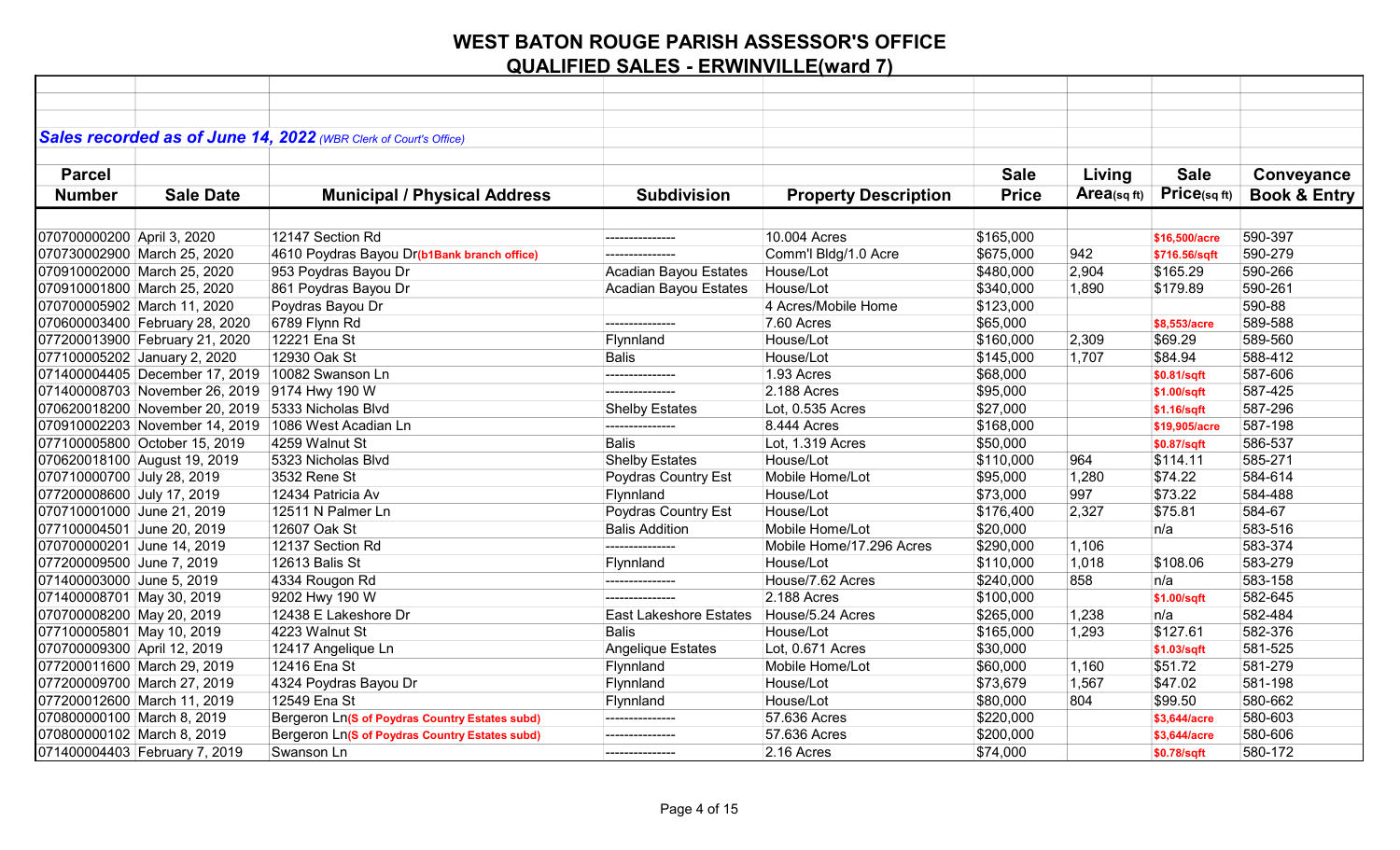|                             |                                                   | Sales recorded as of June 14, 2022 (WBR Clerk of Court's Office) |                          |                             |              |                         |               |                         |
|-----------------------------|---------------------------------------------------|------------------------------------------------------------------|--------------------------|-----------------------------|--------------|-------------------------|---------------|-------------------------|
|                             |                                                   |                                                                  |                          |                             |              |                         |               |                         |
| <b>Parcel</b>               |                                                   |                                                                  |                          |                             | <b>Sale</b>  | Living                  | <b>Sale</b>   | Conveyance              |
| <b>Number</b>               | <b>Sale Date</b>                                  | <b>Municipal / Physical Address</b>                              | <b>Subdivision</b>       | <b>Property Description</b> | <b>Price</b> | Area <sub>(sq ft)</sub> | Price(sqft)   | <b>Book &amp; Entry</b> |
|                             |                                                   |                                                                  |                          |                             |              |                         |               |                         |
|                             | 070900001401 January 22, 2019                     | 11473 Rosedale Rd                                                | --------------           | House/Lot                   | \$500,000    | 3,239                   | \$154.37      | 579-552                 |
|                             | 070700009400 January 16, 2019                     | 12407 Angelique Ln                                               | <b>Angelique Estates</b> | Lot, 0.671 Acres            | \$35,000     |                         | \$1.19/sqft   | 579-473                 |
|                             | 070700005900 January 8, 2019                      | Poydras Bayou Dr                                                 | ---------------          | 3.986 Acres                 | \$112,700    |                         | \$28,274/acre | 579-367                 |
|                             | 070910002200 January 7, 2019                      | 1087 W Acadian Bayou Ln                                          | ---------------          | 9.306 Acres                 | \$166,914    |                         | \$17,936/acre | 579-360                 |
|                             | 071400003700 December 26, 2018 4537 Rougon Rd     |                                                                  | --------------           | 38.9 Acres                  | \$350,000    |                         | \$8,997/acre  | 579-229                 |
|                             | 071400000600 December 4, 2018                     | 4724 Rougon Rd                                                   | ---------------          | House/Lot                   | \$35,000     | 1,005                   | \$34.83       | 578-643                 |
|                             | 070730002700 November 9, 2018                     | 4712 Poydras Bayou Dr                                            | ---------------          | Comm'l Bldg/ Lot            | \$85,450     |                         | n/a           | 578-289                 |
|                             | 071400002700 October 31, 2018                     | 4250 Rougon Rd                                                   |                          | House/Lot                   | \$185,000    | 1,658                   | \$111.58      | 578-210                 |
|                             | 070910000300 October 23, 2018                     | 11658 Rosedale Rd                                                | Acadian Bayou Estates    | House/Lot                   | \$298,500    | 2,136                   | \$139.75      | 578-105                 |
|                             | 070620000800 October 2, 2018                      | 5838 Andre Ln                                                    | ---------------          | House/Lot                   | \$135,000    | 1,690                   | \$79.88       | 577-530                 |
|                             | 077100003000 September 26, 2018 12971 Cypress St  |                                                                  | <b>Balis</b>             | House/Lot                   | \$64,500     | 952                     | \$67.75       | 577-435                 |
|                             | 077100004506 September 25, 2018 12677 Oak St      |                                                                  | <b>Balis Addition</b>    | Mobile Home/Lot             | \$43,000     | 1,380                   | \$31.16       | 577-419                 |
|                             | 070710002800 September 24, 2018 12260 S Palmer Ln |                                                                  | Poydras Country Est      | House/Lot                   | \$164,000    | 1,336                   | \$122.75      | 577-402                 |
|                             | 077200008900 August 31, 2018                      | 4316 Coffield St                                                 | Flynnland                | House/Lot                   | \$85,000     | 1,188                   | \$71.55       | 577-79                  |
|                             | 070620011201 August 6, 2018                       | Section Rd(corner of Section Rd & Flynn Rd)                      | Guarisco                 | Lot, 1.203 Acres            | \$43,000     |                         | \$0.82/sqft   | 576-215                 |
|                             | 071600001200 August 3, 2018                       | Rosedale Rd(3/4 mile E of Poydras Bayou Dr)                      | .                        | 9.74 Acres                  | \$125,000    |                         | \$12,834/acre | 576-182                 |
| 070600004002 July 6, 2018   |                                                   | 6411 Flynn Rd                                                    | Tonawanda Plantation     | House/Lot                   | \$227,000    | 2,734                   | \$83.03       | 575-414                 |
| 070700003602 June 28, 2018  |                                                   | 4216 Higdon Ln                                                   | ---------------          | House Lot                   | \$173,000    | 1,693                   | \$102.19      | 575-200                 |
| 070620018300 June 13, 2018  |                                                   | 5353 Nicholas Blvd                                               | <b>Shelby Estates</b>    | Lot, 0.537 Acres            | \$25,000     |                         | \$1.06/sqft   | 574-588                 |
| 070700009400 June 8, 2018   |                                                   | 12407 / 12417 Angelique Ln                                       | Angelique Estates        | Lot, 1.35 Acres             | \$38,000     |                         | \$0.64/sqft   | 574-485                 |
| 070910002203 June 8, 2018   |                                                   | 1086 West Acadian Ln                                             |                          | 8.444 Acres                 | \$151,000    |                         | \$17,883/acre | 574-493                 |
| 070740002100 May 25, 2018   |                                                   | 3915 Airline Park Dr                                             | <b>Airline Park</b>      | Mobile Home/Lot             | \$21,000     | 1,120                   | \$18.75       | 574-59                  |
| 070620006100 May 17, 2018   |                                                   | 11242 Tonawanda St                                               | <b>Tonawanda Estates</b> | House/Lot                   | \$148,000    | 1,848                   | \$80.09       | 573-628                 |
| 070620007600 May 16, 2018   |                                                   | 11835 Landry Ln                                                  |                          | House/lot                   | \$185,000    | 1,839                   | \$100.60      | 573-573                 |
| 071600002500 May 4, 2018    |                                                   | Stumpy Ridge Ln(1/4 mile E of Poydras Bayou Dr)                  | ---------------          | 1.0 Acre                    | \$59,500     |                         | \$1.35/sqft   | 573-372                 |
| 071310007000 May 1, 2018    |                                                   | 11046 Section Rd                                                 | ---------------          | House/Lot                   | \$137,000    | 1,343                   | \$102.01      | 573-258                 |
| 070910000900 April 30, 2018 |                                                   | 11452 Rosedale Rd                                                | Acadian Bayou Estates    | Lot, 1.09 Acres             | \$75,000     |                         | \$1.57/sqft   | $573-1$                 |
| 070610001200 April 30, 2018 |                                                   | 5738 Poydras Bayou Dr                                            | North Fertile Acres      | House/Lot                   | \$233,500    | 1,767                   | \$132.14      | 573-221                 |
| 077200008200 April 24, 2018 |                                                   | 12234 Patricia Av                                                | Flynnland                | House/Lot                   | \$145,000    | 1,597                   | \$90.80       | 573-158                 |
|                             | 077200009500 March 23, 2018                       | 12613 Balis St                                                   | Flynnland                | House/Lot                   | \$102,000    | 1,018                   | \$100.20      | 572-348                 |
|                             | 070900002300 March 16, 2018                       | 11482 Treuil Landing Dr                                          | <b>Treuil Landing</b>    | Lot, 1.1 Acres              | \$62,500     |                         | \$1.30/sqft   | 572-173                 |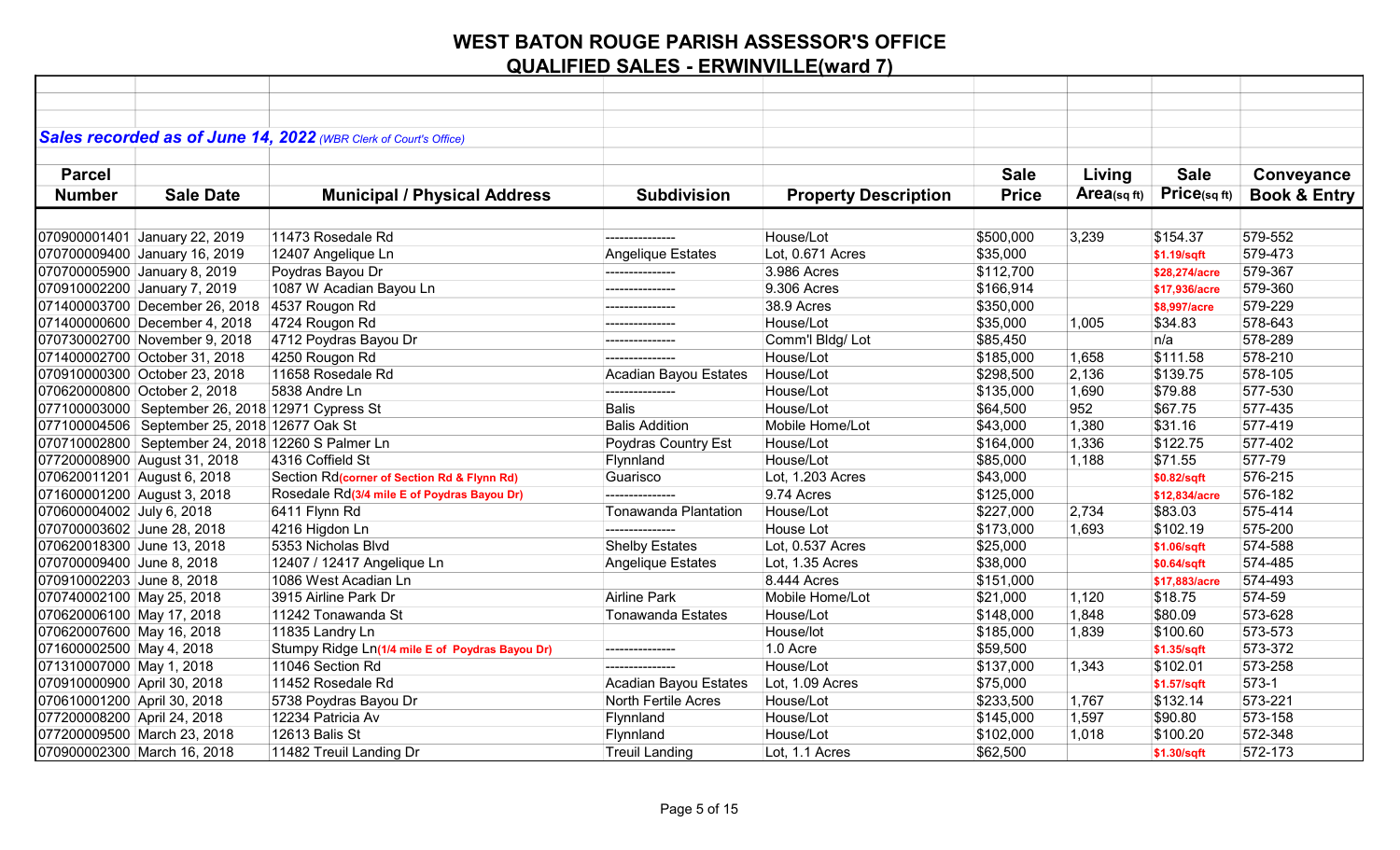| Sales recorded as of June 14, 2022 (WBR Clerk of Court's Office) |                                                        |                             |                             |              |                   |              |                         |
|------------------------------------------------------------------|--------------------------------------------------------|-----------------------------|-----------------------------|--------------|-------------------|--------------|-------------------------|
|                                                                  |                                                        |                             |                             |              |                   |              |                         |
| <b>Parcel</b>                                                    |                                                        |                             |                             | <b>Sale</b>  | Living            | <b>Sale</b>  | Conveyance              |
| <b>Number</b><br><b>Sale Date</b>                                | <b>Municipal / Physical Address</b>                    | <b>Subdivision</b>          | <b>Property Description</b> | <b>Price</b> | $Area_{(sq\,ft)}$ | Price(sqft)  | <b>Book &amp; Entry</b> |
|                                                                  |                                                        |                             |                             |              |                   |              |                         |
| 070610004600 March 9, 2018                                       | Landry Ln / Poydras Bayou Dr                           | <b>Fertile Acres</b>        | Lot, 2.5 Acres              | \$75,000     |                   | \$0.66/sqft  | 572-61                  |
| 071600002200 February 7, 2018                                    | Stumpy Ridge Ln(1/4 mile E of Poydras Bayou Dr)        | ---------------             | 0.817 Acres                 | \$50,000     |                   | \$1.40/sqft  | 571-289                 |
| 071400004400 January 31, 2018                                    | Swanson Ln                                             | .                           | 1.94 Acres                  | \$65,000     |                   | \$0.76/sqft  | 571-176                 |
| 077200011200 January 4, 2018                                     | 12256 Ena St                                           | Flynnland                   | Mobile Home/Lot             | \$35,000     | 1,333             | \$26.26      | 570-297                 |
| 071400009900 December 6, 2017                                    | 9903 Swanson Ln                                        |                             | 1.88 Acres                  | \$76,000     |                   | \$0.92/sqft  | 569-316                 |
| 070610002100 December 4, 2017                                    | 12336 Landry Ln                                        | North Fertile Acres         | Lot, 3.01 Acres             | \$60,000     |                   | \$0.45/sqft  | 569-273                 |
| 071400004406 December 1, 2017                                    | Swanson Ln                                             | ---------------             | 1.94 Acres                  | \$65,000     |                   | \$0.76/sqft  | 569-247                 |
| 071400004405 November 16, 2017                                   | Swanson Ln                                             | ---------------             | 1.93 Acres                  | \$65,000     |                   | \$0.77/sqft  | 569-119                 |
| 077200012100 November 2, 2017                                    | 12456 Ena St                                           | Flynnland                   | House/Lot                   | \$176,000    | 1,940             | \$90.72      | 568-659                 |
| 071310001600 October 3, 2017                                     | 10636 Section Rd                                       | Elm Grove                   | House/Lot                   | \$205,000    | 2,039             | \$100.54     | 568-42                  |
| 071400006100 August 17, 2017                                     | 4837 Pecan Grove Rd                                    | Parkwood Farms              | House/Lot                   | \$150,000    | 1,233             | \$121.65     | 566-588                 |
| 077100003200 August 3, 2017                                      | 13033 Cypress St                                       | <b>Balis</b>                | House/Lot                   | \$139,000    | 1,556             | \$89.33      | 566-215                 |
| 070620003100 August 2, 2017                                      | 11816 Landry Ln                                        | Tonawanda Plantation        | House/5.5 Acres             | \$247,000    | 2,408             | \$102.57     | 566-199                 |
| 070620012400 July 31, 2017                                       | 11120 Section Rd                                       | Guarisco                    | House/Lot                   | \$180,000    | 1,089             | \$165.29     | 566-138                 |
| 070910000500 June 30, 2017                                       | 11566 Rosedale Rd                                      | Acadian Bayou Estates       | House/1.465 Acres           | \$265,000    | 2,080             | \$127.40     | 565-254                 |
| 070730002300 June 20, 2017                                       | 4922 Poydras Bayou Dr                                  |                             | 0.44 Acres                  | \$6,000      |                   | \$0.31/sqft  | 565-73                  |
| 070100000600 June 13, 2017                                       | S of Rosedale Rd(1 mile East of Iberville Parish line) | ---------------             | 110 Acres                   | \$355,800    |                   | \$3,235/acre | 564-669                 |
| 070620003400 June 12, 2017                                       | 11632 Landry Ln                                        | <b>Ned Betts</b>            | House/Lot                   | \$160,000    | 1,620             | \$98.77      | 564-663                 |
| 077200012800 June 7, 2017                                        | 4212 Poydras Bayou Dr                                  | ---------------             | House/Lot                   | \$120,000    | 1,337             | \$89.75      | 564-589                 |
| 077100004302 June 1, 2017                                        | 4258 Willow St                                         | <b>Balis Addition</b>       | Mobile Home/Lot             | \$45,000     | 990               | \$45.45      | 564-300                 |
| 070700002400 May 31, 2017                                        | 4338 Higdon Ln                                         | ---------------             | 26.0 Acres                  | \$160,000    |                   | \$6,154/acre | 564-253                 |
| 070600004700 May 26, 2017                                        | 6146 Flynn Rd                                          | <b>Tonawanda Plantation</b> | House/Lot                   | \$225,000    | 2,015             | \$111.66     | 564-159                 |
| 071400008800 May 15, 2017                                        | 9325 Section Rd                                        | ---------------             | 8.98 Acres                  | \$70,000     |                   | \$7,795/acre | 563-614                 |
| 070910003100 May 1, 2017                                         | 11826 Bayou Tommy Ln                                   | <b>Bayou Tommy Estates</b>  | Lot, 1.21 Acres             | \$51,000     |                   | \$0.96/sqft  | 563-332                 |
| 070910002900 April 25, 2017                                      | 1044 W Acadian Bayou Ln                                | ---------------             | House/10.71 Acres           | \$487,000    | 3,140             | \$155.10     | 563-243                 |
| 070600001100 April 21, 2017                                      | 6440 Poydras Bayou Dr                                  | ---------------             | House/Lot                   | \$92,000     | 1,825             | \$50.41      | 562-564                 |
| 070730002600 April 18, 2017                                      | 4816 Poydras Bayou Dr                                  | ---------------             | 0.41 Acres                  | \$23,000     |                   | \$1.28/sqft  | 562-487                 |
| 070730002500 April 18, 2017                                      | 4826 Poydras Bayou Dr                                  |                             | 0.47 Acres                  | \$12,000     |                   | \$0.58/sqft  | 562-495                 |
| 070620002100 April 12, 2017                                      | 11928 Landry Ln                                        | ---------------             | Mobile Home/Lot             | \$60,000     | 1,377             | \$43.57      | 562-393                 |
| 071400003400 April 3, 2017                                       | 4426 Rougon Rd                                         |                             | House/Lot                   | \$175,000    | 1,046             | \$167.30     | 562-163                 |
| 071310008400 March 27, 2017                                      | 5928 Horner Rd                                         | ---------------             | House/Lot                   | \$235,000    | 2,214             | \$106.14     | 562-19                  |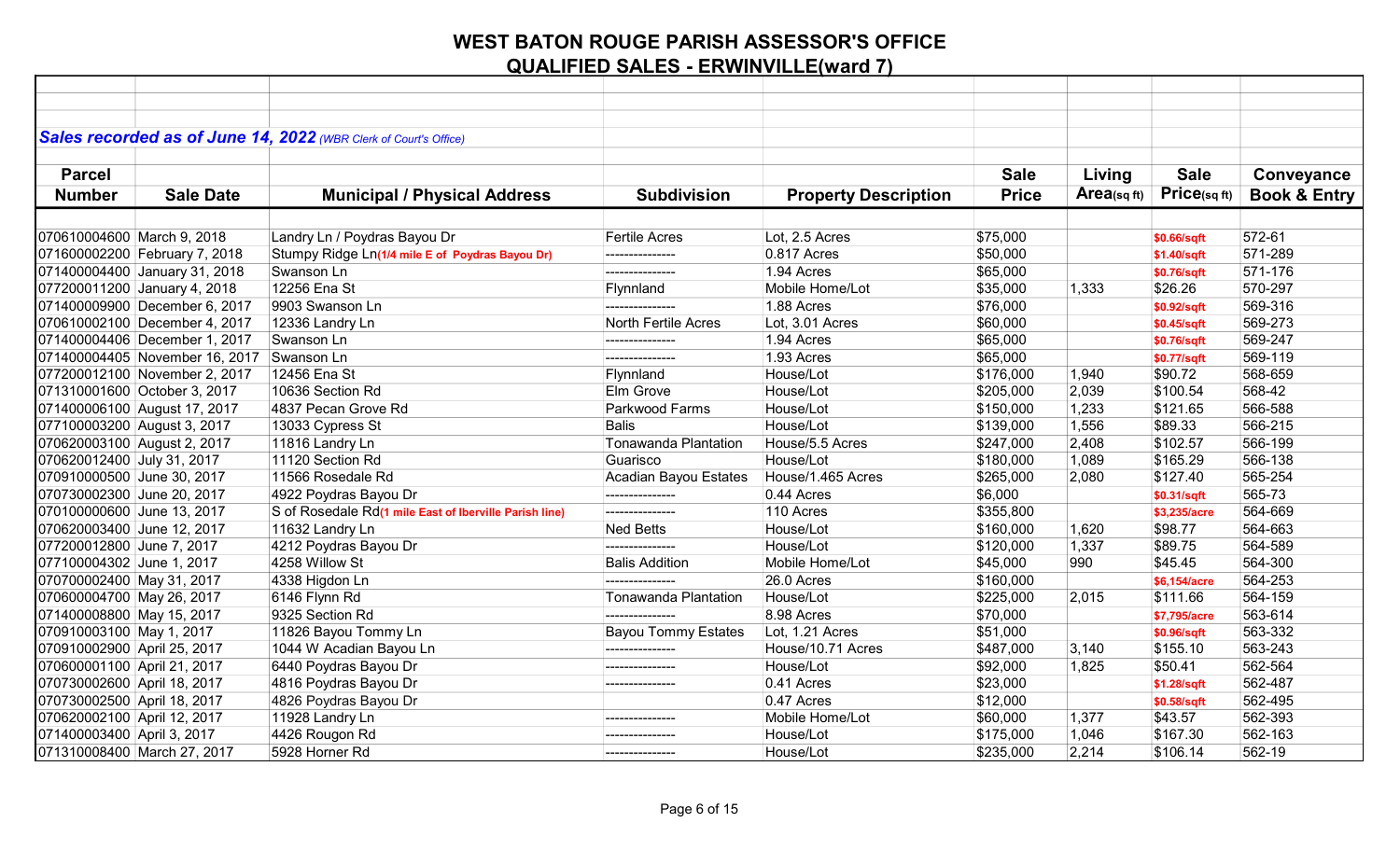|                            |                                                | Sales recorded as of June 14, 2022 (WBR Clerk of Court's Office) |                             |                             |              |                |                   |                         |
|----------------------------|------------------------------------------------|------------------------------------------------------------------|-----------------------------|-----------------------------|--------------|----------------|-------------------|-------------------------|
|                            |                                                |                                                                  |                             |                             |              |                |                   |                         |
| <b>Parcel</b>              |                                                |                                                                  |                             |                             | <b>Sale</b>  | Living         | <b>Sale</b>       | Conveyance              |
| <b>Number</b>              | <b>Sale Date</b>                               | <b>Municipal / Physical Address</b>                              | <b>Subdivision</b>          | <b>Property Description</b> | <b>Price</b> | $Area$ (sq ft) | $Price_{(sq ft)}$ | <b>Book &amp; Entry</b> |
|                            |                                                |                                                                  |                             |                             |              |                |                   |                         |
| 070600003102 March 7, 2017 |                                                | 6743 / 6813 Flynn Rd                                             | ---------------             | 4.49 Acres                  | \$20,000     |                | \$4,455/acre      | 561-395                 |
| 070700000201 March 7, 2017 |                                                | 12137 Section Rd                                                 |                             | 17.296 Acres                | \$140,000    |                | \$8,095/acre      | 561-398                 |
| 070700000200 March 7, 2017 |                                                | 12137 Section Rd                                                 | ---------------             | 10.004 Acres                | \$90,000     |                | \$9,000/acre      | 561-401                 |
| 070700004200 March 6, 2017 |                                                | 4449 Higdon Ln                                                   |                             | Mobile Home/Lot             | \$27,000     | 1,190          | \$22.69           | 561-369                 |
| 071400005400 March 2, 2017 |                                                | 4744 Pecan Grove Rd                                              | Parkwood Farms              | House/Lot                   | \$191,300    | 1,936          | \$98.81           | 561-290                 |
|                            | 070700006204 February 10, 2017                 | 3732 Poydras Bayou Dr                                            | ---------------             | Mobile Home/4.67 Acres      | \$62,000     | 720            | \$86.11           | 560-658                 |
|                            | 070910003500 February 1, 2017                  | 11682 Bayou Tommy Ln                                             | <b>Bayou Tommy Estates</b>  | Lot, 1.46 Acres             | \$58,000     |                | \$0.91/sqft       | 560-537                 |
|                            | 071400010900 January 13, 2017                  | 9805 Swanson Ln                                                  | ---------------             | 10.0 Acres                  | \$107,324    |                | \$10,732/acre     | 560-168                 |
|                            | 070710002600 December 19, 2016                 | 12324 S Palmer Ln                                                | Poydras Country Est         | House/Lot                   | \$265,000    | 2,055          | \$128.95          | 559-522                 |
|                            | 070600004402 December 12, 2016 Flynn Rd        |                                                                  | <b>Tonawanda Plantation</b> | 21.37 Acres                 | \$427,400    |                | \$20,000/acre     | 559-309                 |
|                            | 070910000300 December 8, 2016                  | 11658 Rosedale Rd                                                | Acadian Bayou Estates       | House/Lot                   | \$295,000    | 2,136          | \$138.11          | 559-224                 |
|                            | 077200011300 December 8, 2016                  | 12314 / 12324 Ena St                                             | Flynnland                   | House/Lot                   | \$65,000     |                | n/a               | 559-227                 |
|                            | 070620005700 December 2, 2016                  | 11302 Tonawanda St                                               | Tonawanda Estates           | Mobile Home/Lot             | \$72,500     | 1,586          | \$45.71           | 559-153                 |
|                            | 070730002800 November 4, 2016                  | 12610 Hwy 190 W(LA Express)                                      | ---------------             | Comm'l Bldg/7.40 Acres      | \$1,914,917  |                | n/a               | 558-570                 |
|                            | 071310007204 November 4, 2016                  | 5229 Primrose Ln                                                 | ---------------             | House/5.0 Acres             | \$265,000    | 1,702          | \$155.70          | 558-576                 |
|                            | 077200014100 October 28, 2016                  | 12141 Patricia Av                                                | Flynnland                   | House/Lot                   | \$85,000     | 1,559          | \$54.52           | 558-422                 |
|                            | 070710001500 October 19, 2016                  | 12414 N Palmer Ln                                                | Poydras Country Est         | House/Lot                   | \$173,500    | 1,526          | \$113.70          | 558-219                 |
|                            | 070620014600 October 13, 2016                  | 5235 / 5265 Nicholas Blvd                                        | <b>Shelby Estates</b>       | House/1.0 Acre              | \$190,000    | 1,697          | \$111.96          | 558-151                 |
|                            | 071400002700 October 12, 2016                  | 4250 Rougon Rd                                                   |                             | House/Lot                   | \$175,000    | 1,658          | \$105.55          | 558-125                 |
|                            | 070610001200 October 12, 2016                  | 5738 Poydras Bayou Dr                                            | <b>North Fertile Acres</b>  | House/Lot                   | \$105,000    | 1,767          | \$59.42           | 558-132                 |
|                            | 070710002300 October 12, 2016                  | 12424 S Palmer Ln                                                | Poydras Country Est         | House/Lot                   | \$179,000    | 1,877          | \$95.36           | 558-135                 |
|                            | 071400004403 October 11, 2016                  | Swanson Ln                                                       | <b>Eric Swanson</b>         | Lot, 2.16 Acres             | \$67,000     |                | \$0.71/sqft       | 558-86                  |
|                            |                                                | 070620009100 September 28, 2016 5530 / 5532 Flynn Rd             | Guarisco                    | House/Lot                   | \$28,673     |                | n/a               | 557-545                 |
|                            | 077200013201 September 23, 2016 12435 Ena St   |                                                                  | Flynnland                   | Lot, 0.43 Acres             | \$17,000     |                | \$0.91/sqft       | 557-462                 |
|                            | 071400003000 September 14, 2016 4334 Rougon Rd |                                                                  | ---------------             | House/7.62 Acres            | \$210,000    | 858            | \$244.76          | 557-287                 |
|                            |                                                | 070730004800 September 8, 2016 4815 Poydras Bayou Dr             | ---------------             | House/Lot                   | \$40,000     | 820            | \$48.78           | 557-159                 |
|                            | 070910003000 August 3, 2016                    | 11846 Bayou Tommy Ln                                             | <b>Bayou Tommy Estates</b>  | Lot, 1.23 Acres             | \$45,000     |                | \$0.83/sqft       | 556-309                 |
|                            | 071600000101 August 1, 2016                    | Rosedale Rd                                                      |                             | 0.746 Acres                 | \$53,500     |                | n/a               | 556-267                 |
| 070910000500 July 14, 2016 |                                                | 11566 Rosedale Rd                                                | Acadian Bayou Estates       | House/Lot                   | \$255,000    | 2,080          | \$122.60          | 556-60                  |
| 071400004402 July 12, 2016 |                                                | Swanson Ln                                                       | ---------------             | 2.57 Acres                  | \$70,000     |                | \$27,237/acre     | 555-695                 |
| 071600001600 July 1, 2016  |                                                | 10163 Rosedale Rd                                                | ---------------             | 4.33 Acres                  | \$22,000     |                | \$5,080/acre      | 555-531                 |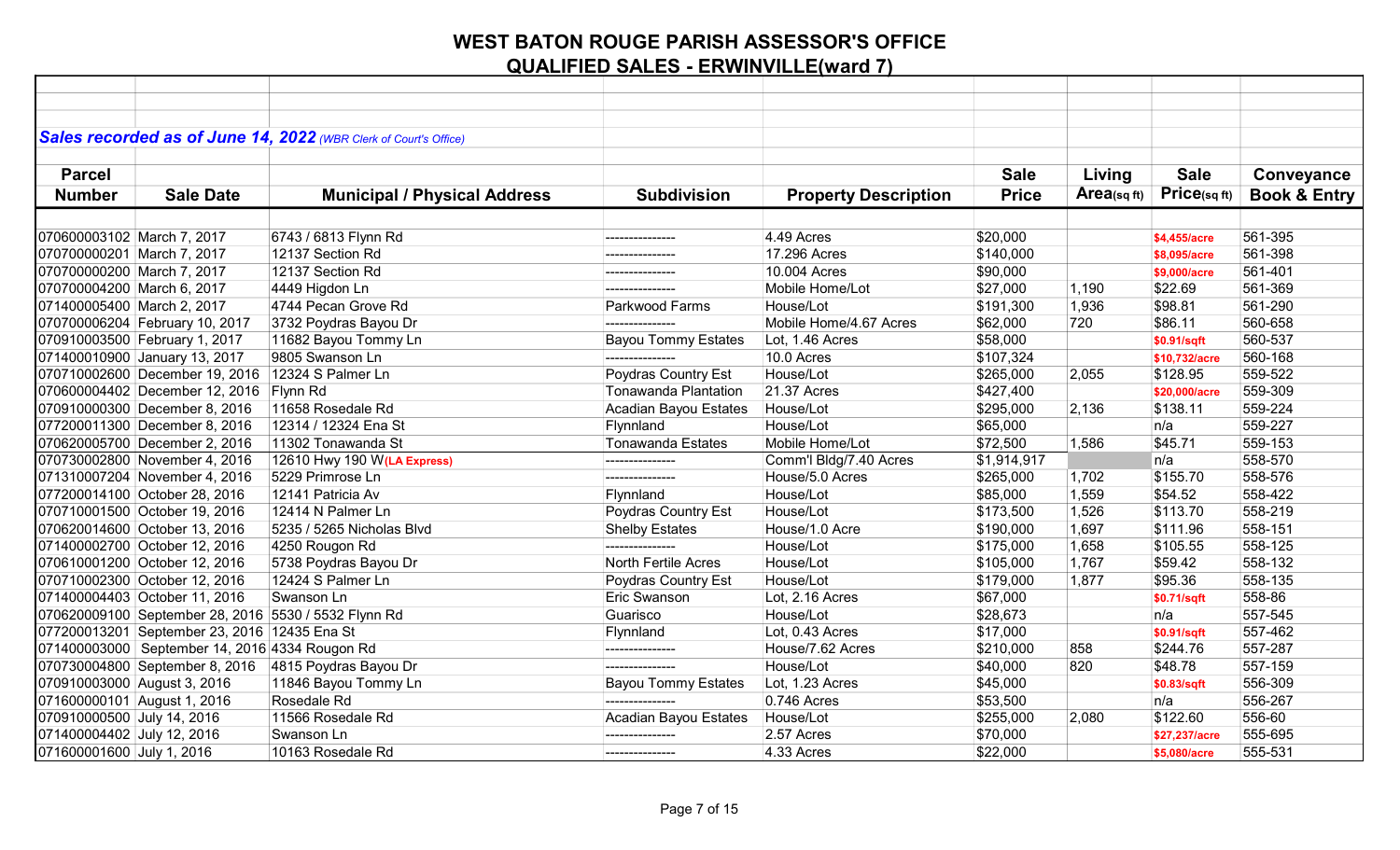|                             |                                | Sales recorded as of June 14, 2022 (WBR Clerk of Court's Office)                    |                          |                             |              |                         |               |                         |
|-----------------------------|--------------------------------|-------------------------------------------------------------------------------------|--------------------------|-----------------------------|--------------|-------------------------|---------------|-------------------------|
| <b>Parcel</b>               |                                |                                                                                     |                          |                             | <b>Sale</b>  | Living                  | <b>Sale</b>   | Conveyance              |
|                             |                                |                                                                                     |                          |                             |              |                         |               |                         |
| <b>Number</b>               | <b>Sale Date</b>               | <b>Municipal / Physical Address</b>                                                 | <b>Subdivision</b>       | <b>Property Description</b> | <b>Price</b> | Area <sub>(sq ft)</sub> | Price(sqft)   | <b>Book &amp; Entry</b> |
|                             |                                |                                                                                     |                          |                             |              |                         |               |                         |
| 077200002000 June 26, 2016  |                                | 12250 / 12254 Maple St                                                              | Flynnland                | House/Lot                   | \$13,000     |                         | n/a           | 555-394                 |
| 077200014202 June 23, 2016  |                                | Patricia Av                                                                         | Flynnland                | Lot, 0.38 Acres             | \$30,000     |                         | \$1.78/sqft   | 555-391                 |
| 077100002400 June 9, 2016   |                                | 12849 Cypress St                                                                    | <b>Balis</b>             | House/Lot                   | \$115,000    | 1,426                   | \$80.65       | 555-139                 |
| 077100002300 June 2, 2016   |                                | 4436 Balis Bypass                                                                   |                          | Mobile Home/Lot             | \$10,000     | 1,016                   | \$9.84        | 555-77                  |
| 070610001700 June 1, 2016   |                                | 5656 Poydras Bayou Dr                                                               | ---------------          | House/Lot                   | \$116,000    | 2,524                   | \$45.96       | 554-10                  |
| 070710003100 May 25, 2016   |                                | 3433 Poydras Bayou Dr                                                               | Poydras Country Est      | House/5.25 Acres            | \$271,000    | 2,166                   | \$125.12      | 554-495                 |
| 070730004500 May 18, 2016   |                                | 4713 Poydras Bayou Dr                                                               |                          | House/Lot                   | \$43,000     | 1,004                   | \$42.83       | 554-360                 |
| 070740000600 May 17, 2016   |                                | 11954 Parkland Dr                                                                   | Airline Park             | Mobile Home/Lot             | \$145,000    | 1,833                   | \$79.11       | 554-348                 |
| 070700006005 May 6, 2016    |                                | 3802 Poydras Bayou Dr                                                               | ---------------          | House/2.58 Acres            | \$228,000    | 1,780                   | \$128.09      | 554-153                 |
| 070800001100 April 22, 2016 |                                | 2031 Poydras Bayou Dr                                                               | ---------------          | 36.20 Acres                 | \$390,000    |                         | \$10,775/acre | 553-512                 |
| 071400011200 April 22, 2016 |                                | 3828 Rougon Rd                                                                      | ---------------          | 1.417 Acres                 | \$45,000     |                         | \$31,757/acre | 553-521                 |
|                             | 070620004700 March 17, 2016    | 11436 Tonawanda St                                                                  | <b>Tonawanda Estates</b> | House/Lot                   | \$185,000    | 1,595                   | \$115.99      | 552-685                 |
|                             | 071400009900 March 17, 2016    | 3833 Rougon Rd / 9903 Swanson Ln                                                    | ---------------          | 1.88 Acres                  | \$57,500     |                         | \$30,585/acre | 552-694                 |
|                             | 071310001600 March 15, 2016    | 10636 Section Rd                                                                    | Elm Grove                | House/Lot                   | \$125,000    | 1,659                   | \$75.35       | 552-635                 |
|                             | 071310001600 March 15, 2016    | 10636 Section Rd                                                                    | Elm Grove                | House/Lot                   | \$135,000    | 1,659                   | \$81.37       | 552-637                 |
| 070710002500 March 4, 2016  |                                | 1076 W Acadian Bayou Ln                                                             |                          | 13.0 Acres                  | \$185,000    |                         | \$14,230/acre | 552-461                 |
| 070600002101 March 3, 2016  |                                | 11923 Flynn Rd                                                                      |                          | House/Lot                   | \$333,000    | 2,930                   | \$113.65      | 552-421                 |
|                             | 070620000300 February 29, 2016 | 6044 Flynn Rd                                                                       | Tonawanda Plantation     | House/Lot                   | \$160,000    | 2,036                   | \$78.59       | 552-338                 |
|                             | 071310009300 February 29, 2016 | 10842 Section Rd                                                                    |                          | House/Lot                   | \$206,000    | 2,344                   | \$87.88       | 552-361                 |
|                             | 076100005400 February 24, 2016 | 5240 / 5242 Poydras Bayou Dr                                                        | ---------------          | House/Lot                   | \$195,000    | 1,678                   | \$116.21      | 552-295                 |
|                             | 071600000102 February 10, 2016 | 11198 Rosedale Rd                                                                   | ---------------          | House/Lot                   | \$245,000    | 1,672                   | \$146.53      | 552-100                 |
|                             | 070700009500 December 9, 2015  | 12427 Angelique Ln                                                                  | Angelique Estates        | 2.014 Acres                 | \$32,000     |                         | \$16,000/acre | 550-387                 |
|                             | 071310008303 October 15, 2015  | 5945 Horner Rd                                                                      | Horner                   | Mobile Home/Lot             | \$40,000     | 2,164                   | \$18.48       | 549-253                 |
|                             | 077100006000 October 15, 2015  | 13083 Cypress St                                                                    | <b>Balis</b>             | 4.54 Acres                  | \$50,000     |                         | \$11,013/acre | 549-259                 |
|                             | 070910002601 October 8, 2015   | 984 W Acadian Bayou Ln                                                              | ---------------          | 10.71 Acres                 | \$135,000    |                         | \$12,605/acre | 549-172                 |
|                             | 071400004600 October 5, 2015   | 10000 Hwy 190 W                                                                     | Eric Swanson             | 4.59 Acres                  | \$176,364    |                         | \$38,425/acre | 549-139                 |
|                             |                                | 071600002400 September 24, 2015 761 Stumpy Ridge Ln(1/4 mile E of Poydras Bayou Dr) | ---------------          | 1.0 Acre                    | \$52,000     |                         | \$1.19/sqft   | 548-573                 |
|                             | 071400004006 September 4, 2015 | 4231 Rougon Rd                                                                      |                          | House/Lot                   | \$214,000    | 2,202                   | \$97.18       | 548-319                 |
|                             | 070910001800 August 10, 2015   | 861 Poydras Bayou Dr                                                                | Acadian Bayou Estates    | House/2.25 Acres            | \$275,000    | 1,890                   | \$145.50      | 547-487                 |
|                             | 077200004400 August 5, 2015    | 4538 Poydras Bayou Dr                                                               |                          | House/5.99 Acres            | \$305,000    | 1,894                   | \$161.03      | 547-459                 |
|                             | 070740000800 August 3, 2015    | 4063 Airline Park Dr W                                                              | Airline Park             | House/Lot                   | \$119,000    | 1,696                   | \$70.17       | 547-342                 |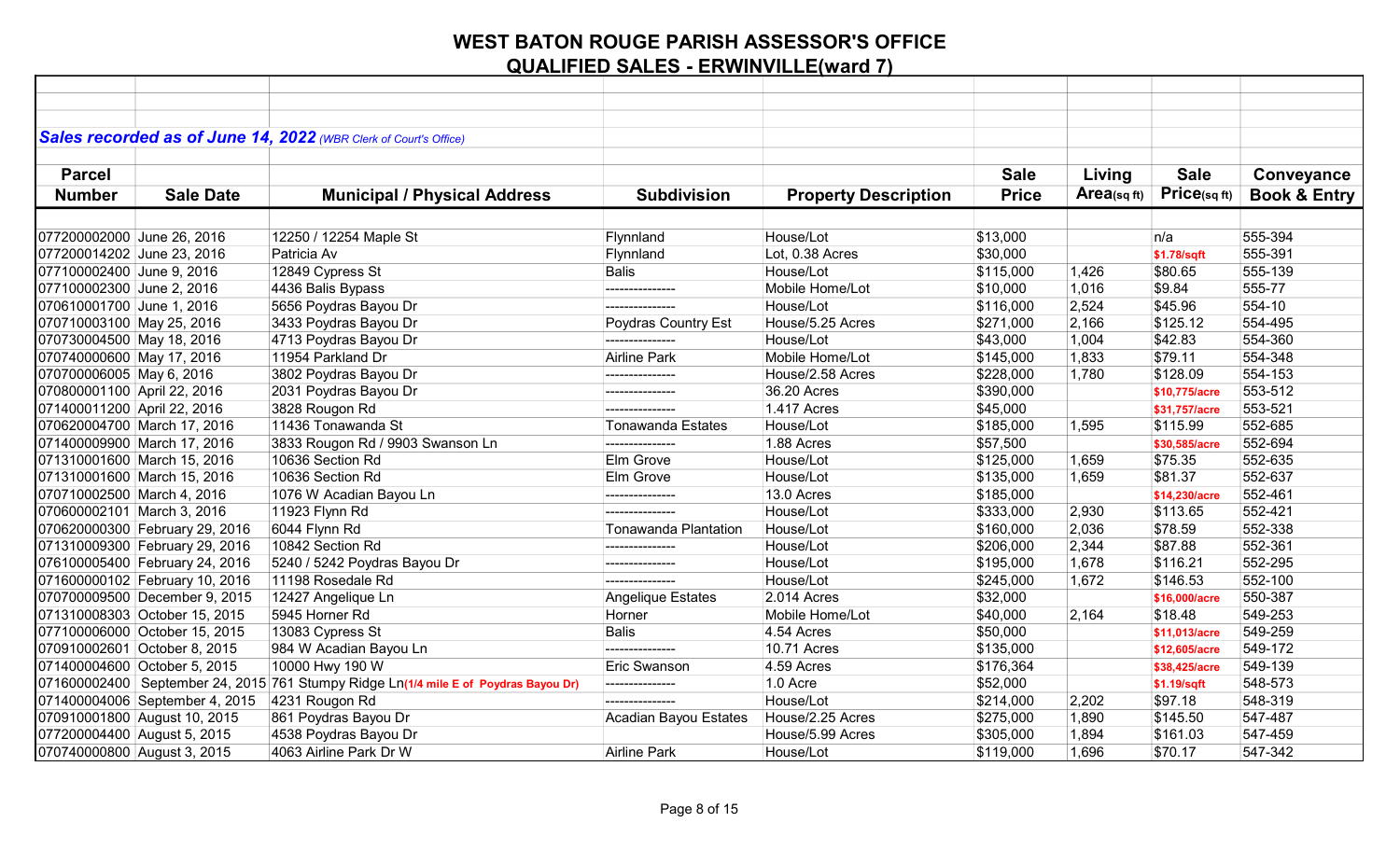|                             |                                                   | Sales recorded as of June 14, 2022 (WBR Clerk of Court's Office) |                               |                             |              |                         |               |                         |
|-----------------------------|---------------------------------------------------|------------------------------------------------------------------|-------------------------------|-----------------------------|--------------|-------------------------|---------------|-------------------------|
|                             |                                                   |                                                                  |                               |                             |              |                         |               |                         |
| <b>Parcel</b>               |                                                   |                                                                  |                               |                             | <b>Sale</b>  | Living                  | <b>Sale</b>   | Conveyance              |
| <b>Number</b>               | <b>Sale Date</b>                                  | <b>Municipal / Physical Address</b>                              | <b>Subdivision</b>            | <b>Property Description</b> | <b>Price</b> | Area <sub>(sq ft)</sub> | Price(sqft)   | <b>Book &amp; Entry</b> |
|                             |                                                   |                                                                  |                               |                             |              |                         |               |                         |
| 070740001800 July 21, 2015  |                                                   | 3912 Airline Park Dr W                                           | Airline Park                  | House/Lot                   | \$150,000    | 1,345                   | \$111.52      | 547-144                 |
| 071400010000 July 16, 2015  |                                                   | 3818 Rougon Rd                                                   | ---------------               | 1.198 Acres                 | \$45,900     |                         | n/a           | 547-13                  |
| 070700006004 July 7, 2015   |                                                   | 3856 Poydras Bayou Dr                                            | ---------------               | House/Lot                   | \$186,000    | 1,456                   | \$127.75      | 546-604                 |
| 071400001402 June 29, 2015  |                                                   | 9821 Section Rd                                                  |                               | House/Lot                   | \$38,000     | 990                     | \$38.38       | 546-397                 |
| 077100003000 June 3, 2015   |                                                   | 12971 Cypress St                                                 | <b>Balis</b>                  | House/Lot                   | \$86,306     | 952                     | \$90.66       | 546-63                  |
| 070740000500 June 1, 2015   |                                                   | 11944 Parkland Dr                                                | Airline Park                  | House/Lot                   | \$196,650    | 2,029                   | \$96.92       | 546-4                   |
| 071600002000 May 27, 2015   |                                                   | 843 Stumpy Ridge Ln(1/4 mile E of Poydras Bayou Dr)              | ---------------               | 21.86 Acres(1/2 interest)   | \$100,000    |                         | \$9,149/acre  | 545-454                 |
| 070610003700 May 15, 2015   |                                                   | 12223 Landry Ln                                                  | <b>Fertile Acres</b>          | Mobile Home/Lot             | \$55,000     | 924                     | \$59.52       | 545-237                 |
| 070600004700 May 13, 2015   |                                                   | 6146 Flynn Rd                                                    | <b>Tonawanda Estates</b>      | House/Lot                   | \$208,000    | 2,015                   | \$103.23      | 545-176                 |
| 070710001800 May 7, 2015    |                                                   | 12514 N Palmer Ln                                                | Poydras Country Est           | House/Lot                   | \$248,987    | 2,252                   | \$110.56      | 545-108                 |
| 070730002301 April 27, 2015 |                                                   | 4890 Poydras Bayou Dr                                            | ---------------               | Mobile Home/Lot             | \$50,000     | 1,344                   | \$37.20       | 544-569                 |
|                             | 070900001201 March 20, 2015                       | 11948 Margaret Ln                                                | J Arthur Plantation           | House/Lot                   | \$345,000    | 2,645                   | \$130.43      | 543-389                 |
|                             | 071600002000 March 18, 2015                       | 843 Stumpy Ridge Ln(1/4 mile E of Poydras Bayou Dr)              | ---------------               | 21.86 Acres(1/2 interest)   | \$100,000    |                         | \$9,149/acre  | 543-374                 |
|                             | 070700006500 March 13, 2015                       | Sharp Ln                                                         | ---------------               | 180 Acres                   | \$650,000    |                         | \$3,610/acre  | 543-322                 |
|                             | 070610003200 March 9, 2015                        | 12040 E Subdivision Rd                                           | <b>North Fertile Acres</b>    | 1.0 Acre                    | \$35,000     |                         | n/a           | 543-222                 |
|                             | 077200009600 March 9, 2015                        | 12679 Balis St                                                   | Flynnland                     | Mobile Home/Lot             | \$60,000     | 1,341                   | \$44.74       | 543-241                 |
|                             | 071600002400 February 4, 2015                     | Stumpy Ridge Ln(1/4 mile East of Poydras Bayou Dr)               | ---------------               | 1.817 Acres                 | \$90,000     |                         | \$1.13/sqft   | 542-346                 |
|                             | 071310007000 January 29, 2015                     | 11046 Section Rd                                                 | ---------------               | House/Lot                   | \$77,000     | 1,343                   | \$57.33       | 542-262                 |
|                             | 071310005500 December 23, 2014                    | Elm Grove Rd                                                     | Elm Grove                     | 3.01 Acres                  | \$56,000     |                         | \$18,667/acre | 541-446                 |
|                             |                                                   | 070700008200 December 19, 2014 12438 E Lakeshore Dr              | <b>East Lakeshore Estates</b> | 5.24 Acres                  | \$110,000    |                         | \$20,950/acre | 541-339                 |
|                             | 071400002700 December 4, 2014                     | 4250 Rougon Rd                                                   |                               | House/Lot                   | \$160,000    | 1,658                   | \$96.50       | 541-108                 |
|                             | 070910000300 November 14, 2014 11658 Rosedale Rd  |                                                                  | Acadian Bayou Estates         | House/Lot                   | \$267,500    | 2,136                   | \$125.23      | 540-554                 |
|                             | 070910002100 November 5, 2014                     | 1023 Poydras Bayou Dr                                            |                               | 1.73 Acres                  | \$68,500     |                         | \$39,595/acre | 540-347                 |
|                             | 077200008200 October 16, 2014                     | 12234 Patricia Av                                                | Flynnland                     | House/Lot                   | \$128,500    | 1,597                   | \$80.46       | 540-39                  |
|                             | 070600002101 October 10, 2014                     | 11923 Flynn Rd                                                   | ---------------               | House/1.745 Acres           | \$350,000    | 2,930                   | \$119.45      | 539-623                 |
|                             | 071400004100 September 19, 2014 4157 Rougon Rd    |                                                                  | ---------------               | 14.0 Acres                  | \$80,000     |                         | \$5,715/acre  | 539-224                 |
|                             | 070740000200 September 18, 2014 11850 Parkland Dr |                                                                  | <b>Airline Park</b>           | Lot                         | \$42,500     |                         | n/a           | 539-196                 |
|                             | 070720002000 September 15, 2014 4112 Maxine St    |                                                                  | <b>Alwood Estates</b>         | House/Lot                   | \$124,900    | 2,310                   | \$54.07       | 539-143                 |
|                             | 070620006200 September 8, 2014                    | 11243 Tonawanda St                                               | <b>Tonawanda Estates</b>      | House/Lot                   | \$215,000    | 2,309                   | \$93.11       | 538-646                 |
|                             | 070620000602 September 4, 2014                    | Andre Ln                                                         | ---------------               | 8.57 Acres                  | \$93,000     |                         | \$10,850/acre | 538-614                 |
|                             | 070620007100 August 21, 2014                      | 12030 E Subdivision Rd                                           | <b>SW/4 Sec 18</b>            | 2.65 Acres                  | \$32,000     |                         | \$12,075/acre | 538-225                 |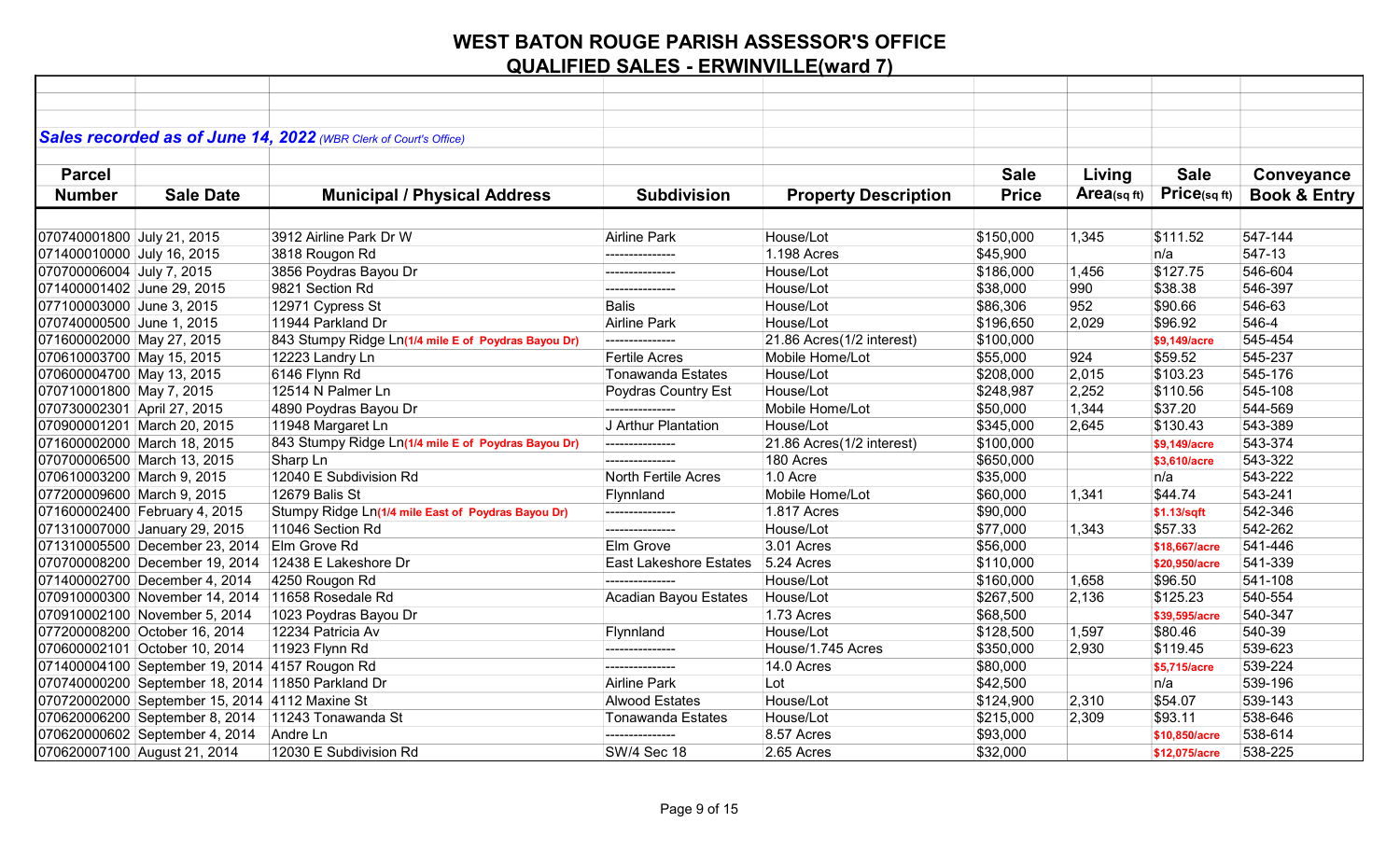| Sales recorded as of June 14, 2022 (WBR Clerk of Court's Office) |                                                               |                          |                                |                   |            |                   |                         |
|------------------------------------------------------------------|---------------------------------------------------------------|--------------------------|--------------------------------|-------------------|------------|-------------------|-------------------------|
|                                                                  |                                                               |                          |                                |                   |            |                   |                         |
| <b>Parcel</b>                                                    |                                                               |                          |                                | <b>Sale</b>       | Living     | <b>Sale</b>       | Conveyance              |
| <b>Sale Date</b><br><b>Number</b>                                | <b>Municipal / Physical Address</b>                           | <b>Subdivision</b>       | <b>Property Description</b>    | <b>Price</b>      | Area(sqft) | $Price_{(sq ft)}$ | <b>Book &amp; Entry</b> |
|                                                                  |                                                               |                          |                                |                   |            |                   |                         |
| 070620007000 August 21, 2014                                     | 12030 E Subdivision Rd                                        | <b>SW/4 Sec 18</b>       | 3.0 Acres                      | \$38,000          |            | \$12,667/acre     | 538-231                 |
| 071600002800 August 14, 2014                                     | Stumpy Ridge Ln(1/4 mile East of Poydras Bayou Dr)            | ---------------          | 4.33 Acres                     | \$50,000          |            | \$11,538/acre     | 538-64                  |
| 070740002200 August 11, 2014                                     | 3935 Airline Park Dr                                          | Airline Park             | House/Lot                      | \$200,000         | 1,731      | \$115.54          | 538-17                  |
| 070700006201 August 8, 2014                                      | 3747 Poydras Bayou Dr                                         |                          | House/Lot                      | \$320,000         | 2,648      | \$120.85          | 538-1                   |
| 070740003100 July 31, 2014                                       | 3904 Airline Park Dr                                          | Airline Park             | House/Lot                      | \$170,000         | 1,587      | \$107.12          | 537-585                 |
| 077100003200 July 29, 2014                                       | 13033 Cypress St                                              | <b>Balis</b>             | House/Lot                      | $\sqrt{$127,000}$ | 1,556      | \$81.62           | 537-496                 |
| 071400008702 July 25, 2014                                       | Hwy 190 W (Due West of Grand Bayou Rd)                        | ---------------          | 10.0 Acres, Agricultural Land  | \$200,000         |            | n/a               | 537-453                 |
| 070910002601 July 24, 2014                                       | 984 W Acadian Bayou Ln                                        |                          | 10.71 Acres, Agricultural Land | \$80,000          |            | n/a               | 537-413                 |
| 070620008401 June 18, 2014                                       | 11713 Landry Ln                                               | <b>SW/4 Sec 18</b>       | Mobile Home/Lot                | \$115,000         | 2,124      | \$54.14           | 536-557                 |
| 077100004405 June 12, 2014                                       | 4155 Willow St                                                | <b>Balis Addition</b>    | Mobile Home/Lot                | \$5,000           |            | n/a               | 536-377                 |
| 070730003601 June 5, 2014                                        | Hwy 190 W(180' road frontage, 1/4 mile W of Poydras Bayou Dr) |                          | 0.914 Acres, Comm'l Land       | \$150,000         |            | \$3.75/sqft       | 536-251                 |
| 071400001600 May 21, 2014                                        | 9739 Section Rd                                               | ---------------          | Houses/2.0 Acres               | \$59,000          |            | n/a               | 535-585                 |
| 071400010600 May 20, 2014                                        | 9784 Swanson Ln                                               | ---------------          | 1.94 Acres                     | \$58,000          |            | \$29,900/acre     | 535-571                 |
| 070740003300 May 8, 2014                                         | 11806 Parkway Dr S                                            | Airline Park             | Mobile Home/Lot                | \$43,500          | 1,568      | \$27.74           | 535-378                 |
| 071400003402 April 17, 2014                                      | 4420 Rougon Rd                                                | ---------------          | House/2.318 Acres              | \$329,200         | 2,528      | \$130.22          | 534-656                 |
| 077100004001 March 31, 2014                                      | 4215 Poydras Bayou Dr                                         |                          | House/2.2 Acres                | \$21,673          |            | n/a               | 533-281                 |
| 071310007801 March 24, 2014                                      | 10870 L J Ln                                                  | ---------------          | House/Lot                      | \$203,000         | 1,672      | \$121.41          | 533-181                 |
| 070730000300 March 20, 2014                                      | 5033 Poydras Bayou Dr                                         | ---------------          | House/Lot                      | \$110,000         | 1,274      | \$86.34           | 533-121                 |
| 071600002500 March 17, 2014                                      | Stumpy Ridge Ln(1/4 mile East of Poydras Bayou Dr)            | ---------------          | 1.0 Acre                       | \$50,000          |            | \$1.14/sqft       | 532-613                 |
| 071310002200 March 5, 2014                                       | 5416 Elm Grove Rd                                             | Elm Grove                | House/Lot                      | \$176,500         | 1,680      | \$105.06          | 532-317                 |
| 070620017900 February 3, 2014                                    | 5235 Nicholas Blvd                                            | <b>Shelby Estates</b>    | Lot                            | \$24,000          |            | n/a               | 531-368                 |
| 070710001900 January 8, 2014                                     | 12624 N Palmer Ln                                             | Poydras Country Est      | House/Lot                      | \$80,000          | 1,300      | \$61.54           | 530-514                 |
| 070700000800 January 7, 2014                                     | 11527 Section Rd                                              | ---------------          | 24.04 Acres, Agricultural Land | \$160,000         |            | \$6,667/acre      | 530-480                 |
| 071310005400 December 27, 2013 5427 Elm Grove Rd                 |                                                               | Elm Grove                | House/Lot                      | \$296,000         | 2,200      | \$134.55          | 529-532                 |
| 077200009500 December 17, 2013 12613 Balis St                    |                                                               | Flynnland                | House/Lot                      | \$87,000          | 1,018      | \$85.46           | 529-332                 |
| 070600007201 December 13, 2013 11726 Hound Ln                    |                                                               | <b>Tonawanda Estates</b> | House/Lot                      | \$220,000         | 2,114      | \$104.07          | 529-223                 |
| 070720001600 December 2, 2013                                    | 4232 Maxine St                                                | <b>Alwood Estates</b>    | Mobile Home/Lot                | \$55,000          |            | n/a               | 528-678                 |
| 071310001100 November 26, 2013                                   | 10418 Section Rd                                              | ---------------          | House/Lot                      | \$140,000         | 1,732      | \$80.83           | 528-642                 |
| 077200004700 November 20, 2013 12654 Balis St                    |                                                               | Flynnland                | House/Lot                      | \$91,974          | 1,690      | \$54.42           | 528-531                 |
| 070910000800 November 8, 2013                                    | 11472 Rosedale Rd                                             | Acadian Bayou Estates    | 1.65 Acres                     | \$80,000          |            | \$48,485/acre     | 528-352                 |
| 070900000800 October 7, 2013                                     | 11531 Rosedale Rd                                             | ---------------          | House/Lot                      | \$180,000         | 1,056      | \$170.45          | 527-584                 |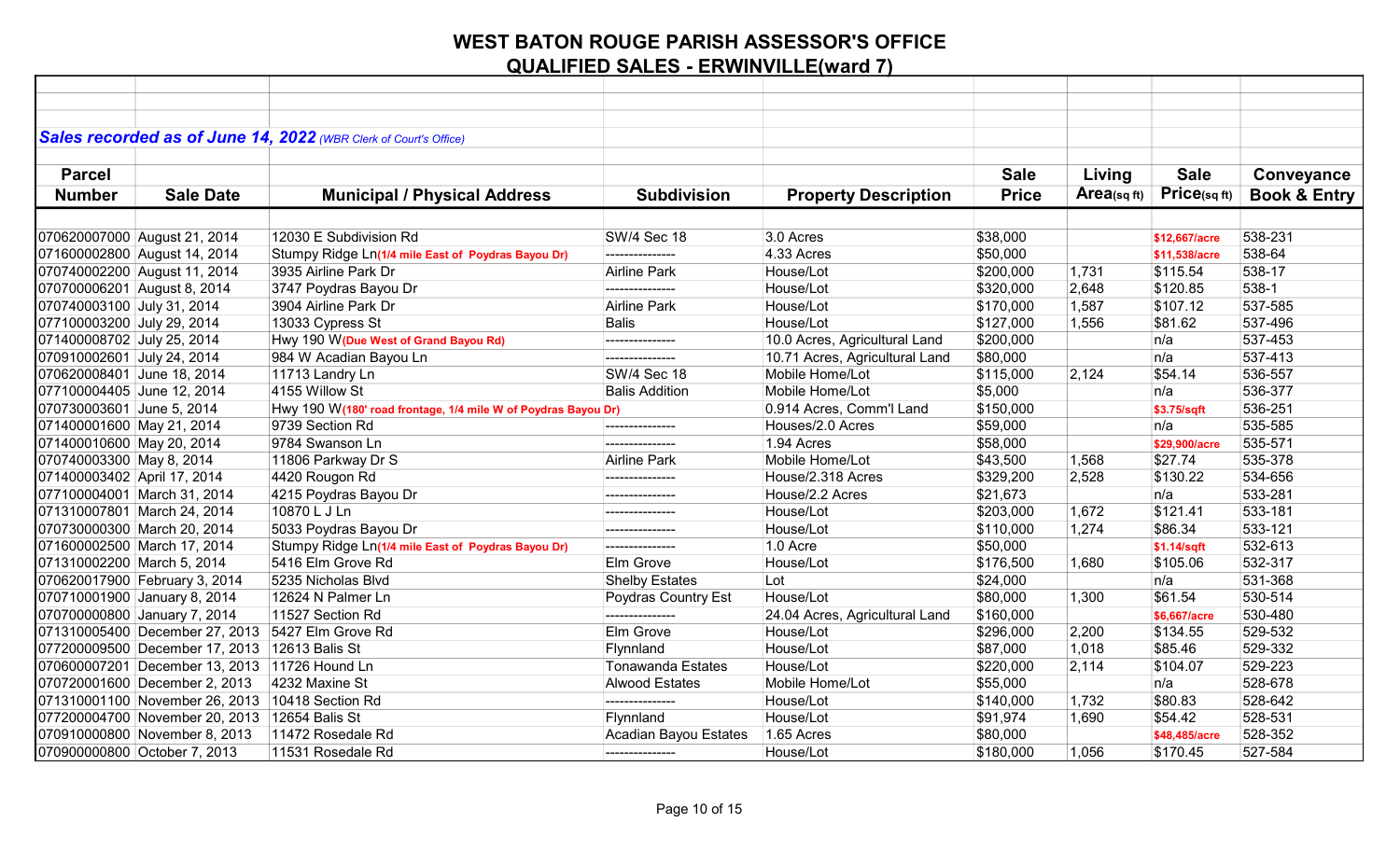|                             |                                                 | Sales recorded as of June 14, 2022 (WBR Clerk of Court's Office)              |                        |                             |              |            |                   |                         |
|-----------------------------|-------------------------------------------------|-------------------------------------------------------------------------------|------------------------|-----------------------------|--------------|------------|-------------------|-------------------------|
|                             |                                                 |                                                                               |                        |                             |              |            |                   |                         |
| <b>Parcel</b>               |                                                 |                                                                               |                        |                             | <b>Sale</b>  | Living     | <b>Sale</b>       | Conveyance              |
| <b>Number</b>               | <b>Sale Date</b>                                | <b>Municipal / Physical Address</b>                                           | <b>Subdivision</b>     | <b>Property Description</b> | <b>Price</b> | Area(sqft) | $Price_{(sq ft)}$ | <b>Book &amp; Entry</b> |
|                             |                                                 |                                                                               |                        |                             |              |            |                   |                         |
|                             | 070700006003 September 23, 2013                 | 3878 Poydras Bayou Dr                                                         | ---------------        | Mobile Home/Lot             | \$83,000     | 1,280      | \$64.84           | 527-250                 |
|                             | 077100005501 August 23, 2013                    | 12953 Pecan St                                                                | <b>Balis</b>           | House/Lot                   | \$70,000     | 1,200      | \$58.33           | 526-458                 |
|                             | 071400006300 August 20, 2013                    | 4836 Pecan Grove Rd                                                           | Parkwood Farms         | House/Lot                   | \$175,000    | 1,470      | \$119.05          | 526-272                 |
|                             | 070910001700 August 16, 2013                    | 841 Poydras Bayou Dr                                                          | Acadian Bayou Estates  | 2.43 Acres                  | \$93,500     |            | \$38,477/acre     | 526-238                 |
|                             | 070700003201 August 1, 2013                     | 10627 Section Rd                                                              | ---------------        | House/Lot                   | \$77,799     | 1,328      | \$58.58           | 526-16                  |
| 071600002300 July 17, 2013  |                                                 | Stumpy Ridge Ln(1/4 mile East of Poydras Bayou Dr)                            | ---------------        | 1.0 Acre                    | \$55,000     |            | \$1.26/sqft       | 525-531                 |
| 070620003200 July 9, 2013   |                                                 | 11724 Landry Ln                                                               | <b>Ned Betts</b>       | Lot                         | \$57,500     |            | n/a               | 525-399                 |
| 070710002903 July 8, 2013   |                                                 | 12250 S Palmer Ln                                                             | Poydras Country Est    | Lot                         | \$30,000     |            | n/a               | 525-388                 |
| 071310004603 June 27, 2013  |                                                 | 10770 L J Lane                                                                | Elm Grove              | Lot                         | \$30,000     |            | n/a               | 525-213                 |
| 077100001700 June 27, 2013  |                                                 | 12713 Cypress St                                                              | <b>Balis</b>           | House/Lot                   | \$65,000     | 1,229      | \$52.89           | 525-222                 |
| 071600000102 May 23, 2013   |                                                 | 11198 Rosedale Rd                                                             | ---------------        | House/Lot                   | \$227,948    | 1,672      | \$136.33          | 524-236                 |
| 070740001600 May 21, 2013   |                                                 | 4042 Airline Park Dr                                                          | Airline Park           | House/Lot                   | \$248,000    | 2,205      | \$112.47          | 524-193                 |
| 070700006004 May 10, 2013   |                                                 | 3856 Poydras Bayou Dr                                                         | ---------------        | House/Lot                   | \$160,000    | 1,456      | \$109.89          | 523-548                 |
| 071600002600 May 10, 2013   |                                                 | Stumpy Ridge Ln(1/4 mile East of Poydras Bayou Dr)                            | ---------------        | 0.919 Acres                 | \$50,000     |            | \$1.24/sqft       | 523-534                 |
| 071600002100 May 10, 2013   |                                                 | Stumpy Ridge Ln(1/4 mile East of Poydras Bayou Dr)                            | ---------------        | 0.933 Acres                 | \$50,000     |            | \$1.23/sqft       | 523-538                 |
| 070710000700 May 9, 2013    |                                                 | 3532 Rene St                                                                  | Poydras Country Est    | Mobile Home/Lot             | \$92,000     | 1,280      | \$71.88           | 523-504                 |
| 070700006005 May 1, 2013    |                                                 | 3802 Poydras Bayou Dr                                                         | ---------------        | House/Lot                   | \$219,000    | 1,780      | \$123.03          | 523-335                 |
| 070610001801 April 26, 2013 |                                                 | Landry Ln                                                                     |                        | 0.752 Acres                 | \$25,625     |            | n/a               | 523-224                 |
| 070610001802 April 26, 2013 |                                                 | Landry Ln                                                                     | ---------------        | 1.20 Acres                  | \$25,625     |            | n/a               | 523-227                 |
| 070610001800 April 26, 2013 |                                                 | Landry Ln                                                                     |                        | 0.752 Acres                 | \$25,625     |            | n/a               | 523-230                 |
|                             | 077100000400 March 28, 2013                     | 13034 Cypress St                                                              | <b>Balis</b>           | House/Lot                   | \$95,000     | 839        | \$113.23          | 522-468                 |
|                             | 070710001901 March 14, 2013                     | 12534 S Palmer Ln                                                             | Poydras Country Est    | Mobile Home/Lot             | \$25,000     | 1,280      | \$19.53           | 522-196                 |
|                             | 071400009900 February 21, 2013                  | Corner of Rougon Rd & Swanson Ln                                              | ---------------        | 1.88 Acres                  | \$60,000     |            | \$31,915/acre     | 521-461                 |
|                             | 070700008000 February 5, 2013                   | 12755 Filo Ln                                                                 | ---------------        | 1.708 Acres                 | \$21,000     |            | \$12,295/acre     | 521-162                 |
|                             | 070740001700 February 4, 2013                   | 3932 Airline Park Dr W                                                        | <b>Airline Park</b>    | House/Lot                   | \$156,500    | 1,539      | \$101.69          | 521-137                 |
|                             | 070700006100 February 4, 2013                   | 12538 E Lakeshore Dr                                                          | East Lakeshore Estates | 5.0 Acres, Timberland       | \$105,000    |            | \$21,000/acre     | 521-150                 |
|                             | 071310009300 January 14, 2013                   | 10842 Section Rd                                                              |                        | House/Lot                   | \$202,900    | 2,344      | \$86.56           | 520-536                 |
|                             | 071400005700 January 3, 2013                    | 4611 Pecan Grove Rd                                                           | Parkwood Farms         | House/Lot                   | \$157,000    | 2,440      | \$64.34           | 520-388                 |
|                             | 071400000201 December 4, 2012                   | 5011 Rougon Rd                                                                |                        | House/Lot                   | \$127,744    | 2,333      | \$54.76           | 519-314                 |
|                             | 077100003200 November 30, 2012 13033 Cypress St |                                                                               | <b>Balis</b>           | House/Lot                   | \$55,000     | 1,556      | \$35.35           | 519-243                 |
|                             |                                                 | 071600000101 November 20, 2012 Rosedale Rd(1/4 mile East of Poydras Bayou Dr) | ---------------        | 0.746 Acres                 | \$60,000     |            | n/a               | 519-157                 |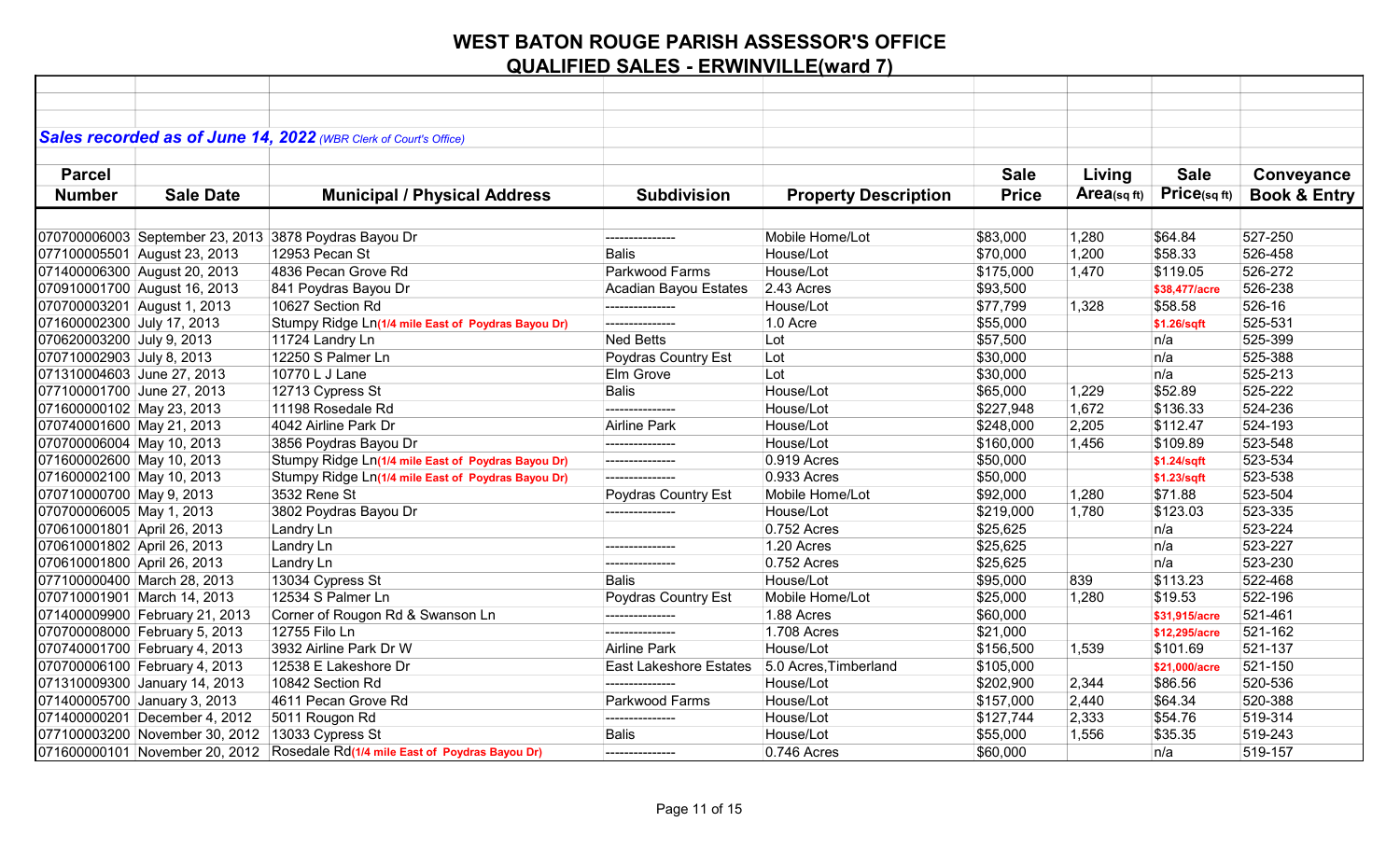|                             |                                               | Sales recorded as of June 14, 2022 (WBR Clerk of Court's Office) |                          |                               |              |            |               |                         |
|-----------------------------|-----------------------------------------------|------------------------------------------------------------------|--------------------------|-------------------------------|--------------|------------|---------------|-------------------------|
|                             |                                               |                                                                  |                          |                               |              |            |               |                         |
| <b>Parcel</b>               |                                               |                                                                  |                          |                               | <b>Sale</b>  | Living     | <b>Sale</b>   | Conveyance              |
| <b>Number</b>               | <b>Sale Date</b>                              | <b>Municipal / Physical Address</b>                              | <b>Subdivision</b>       | <b>Property Description</b>   | <b>Price</b> | Area(sqft) | Price(sqft)   | <b>Book &amp; Entry</b> |
|                             |                                               |                                                                  |                          |                               |              |            |               |                         |
|                             | 071600000102 November 16, 2012                | Rosedale Rd(1/4 mile East of Poydras Bayou Dr)                   | .                        | 0.755 Acres                   | \$48,500     |            | ∣n/a          | 519-99                  |
|                             | 071400003700 November 14, 2012 4537 Rougon Rd |                                                                  | _______________          | 39.0 Acres, Agricultural Land | \$248,000    |            | \$6,360/acre  | 519-79                  |
|                             | 071400008702 November 7, 2012                 | Hwy 190 W(680' road frontage, 1/4 mile W of Bueche Rd)           |                          | 10.0 Acres, Agricultural Land | \$200,000    |            | \$20,000/acre | 518-653                 |
|                             | 070740002100 October 25, 2012                 | 3915 Airline Park Dr                                             | Airline Park             | Mobile Home/Lot               | \$55,000     | 1,120      | \$49.11       | 518-409                 |
|                             | 070700006701 October 3, 2012                  | Hwy 190 W(East of Airline Park subdivision)                      |                          | 27.18 Acres, Timberland       | \$40,770     |            | \$1,500/acre  | 517-628                 |
|                             | 070700006700 October 3, 2012                  | Hwy 190 W(East of Airline Park subdivision)                      | ---------------          | 24.55 Acres, Timberland       | \$36,825     |            | \$1,500/acre  | 517-631                 |
|                             | 071600002001 August 23, 2012                  | Stumpy Ridge Ln(1/4 mile East of Poydras Bayou Dr)               | ---------------          | 10.0 Acres, Timberland        | \$60,000     |            | \$6,000/acre  | 516-426                 |
|                             | 077200008800 August 7, 2012                   | 4326 Coffield St                                                 | Flynnland                | House/Lot                     | \$32,000     | 765        | \$41.83       | 515-322                 |
| 071400003200 July 31, 2012  |                                               | 4354 Rougon Rd                                                   | ---------------          | House/Lot                     | \$145,000    | 1,145      | \$126.64      | 514-393                 |
| 070700008500 July 27, 2012  |                                               | 12479 E Lakeshore Dr                                             | East Lakeshore Estates   | 2.4 Acres                     | \$67,000     |            | \$27,915/acre | 514-349                 |
| 071400005700 July 24, 2012  |                                               | 4611 Pecan Grove Rd                                              | Parkwood Farms           | House/Lot                     | \$159,304    | 2,440      | \$65.29       | 514-170                 |
| 070700009000 July 13, 2012  |                                               | 12132 Alessandro Ln                                              | Ales's Estate            | Mobile Home/Lot               | \$50,000     |            | n/a           | 514-59                  |
| 070620008600 June 29, 2012  |                                               | 11632 E Subdivion Rd                                             | <b>SW/4 Sec 18</b>       | House/Lot                     | \$155,500    | 1,252      | \$124.20      | 513-552                 |
| 077100005600 June 26, 2012  |                                               | 4227 Walnut St                                                   | <b>Balis</b>             | Mobile Home/Lot               | \$55,000     | 1,280      | \$42.97       | 513-445                 |
| 077100004307 June 21, 2012  |                                               | 12633 Pecan St                                                   | <b>Balis Addition</b>    | House/Lot                     | \$25,000     | 2,232      | \$11.20       | 513-402                 |
| 077200010700 June 18, 2012  |                                               | 12361 Patricia Av                                                | Flynnland                | Lot                           | \$14,000     |            | n/a           | 513-354                 |
| 071400009500 May 30, 2012   |                                               | 9131 Section Rd(E of Rougon Rd 3/4 mi)                           | ---------------          | 8.98 Acres                    | \$80,000     |            | \$8,890/acre  | 512-492                 |
| 070620013500 May 29, 2012   |                                               | 11817 E Subdivision Rd                                           | <b>SW/4 Sec 18</b>       | House/Lot                     | \$165,000    | 1,801      | \$91.62       | 512-403                 |
| 070900001400 April 19, 2012 |                                               | 11465 Rosedale Rd                                                | ---------------          | 0.79 Acres                    | \$80,000     |            | \$2.32/sqft   | 511-365                 |
| 077200012300 April 10, 2012 |                                               | 12476 Ena St                                                     | Flynnland                | House/Lot                     | \$160,000    | 1,686      | \$94.90       | 511-238                 |
| 077200003900 April 5, 2012  |                                               | 12518 Maple St                                                   | Flynnland                | House/Lot                     | \$10,000     | 745        | \$13.42       | 511-145                 |
| 070900000700 April 5, 2012  |                                               | 11541 Rosedale Rd                                                | ---------------          | House/Lot                     | \$130,000    | 1,440      | \$90.28       | 511-150                 |
|                             | 077100005201 March 30, 2012                   | 4186 Walnut St                                                   | <b>Balis</b>             | House/Lot                     | \$206,850    | 2,195      | \$94.24       | 511-95                  |
|                             | 070910002900 March 29, 2012                   | 1044 W Acadian Bayou Ln                                          | ---------------          | Building/10.71 Acres          | \$166,000    |            | n/a           | 511-72                  |
|                             | 070710003100 March 26, 2012                   | 3433 Poydras Bayou Dr                                            | Poydras Country Est      | House/5.35 Acres              | \$225,000    | 2,166      | \$103.88      | 510-690                 |
|                             | 070700006001 March 20, 2012                   | 3935 Poydras Bayou Dr                                            | ---------------          | 0.716 Acres                   | \$14,400     |            | n/a           | 510-629                 |
|                             | 077100004301 March 15, 2012                   | 4238 Willow St                                                   | <b>Balis Addidion</b>    | House/Lot                     | \$50,000     | 1,834      | \$27.26       | 510-535                 |
|                             | 070910002201 March 12, 2012                   | 1013 W Acadian Bayou Ln                                          |                          | House/10.98 Acres             | \$480,000    | 3,556      | \$134.98      | 510-509                 |
|                             | 070620011200 February 10, 2012                | 11544 Section Rd                                                 | Guarisco                 | 2.98 Acres                    | \$54,000     |            | \$18,620/acre | 510-34                  |
|                             | 070620006200 January 31, 2012                 | 11243 Tonawanda St                                               | <b>Tonawanda Estates</b> | House/Lot                     | \$224,500    | 2,309      | \$97.23       | 509-583                 |
|                             | 071400010800 January 20, 2012                 | 9692 Swanson Ln                                                  | ---------------          | 10.0 Acres                    | \$125,000    |            | \$12,500/acre | 509-430                 |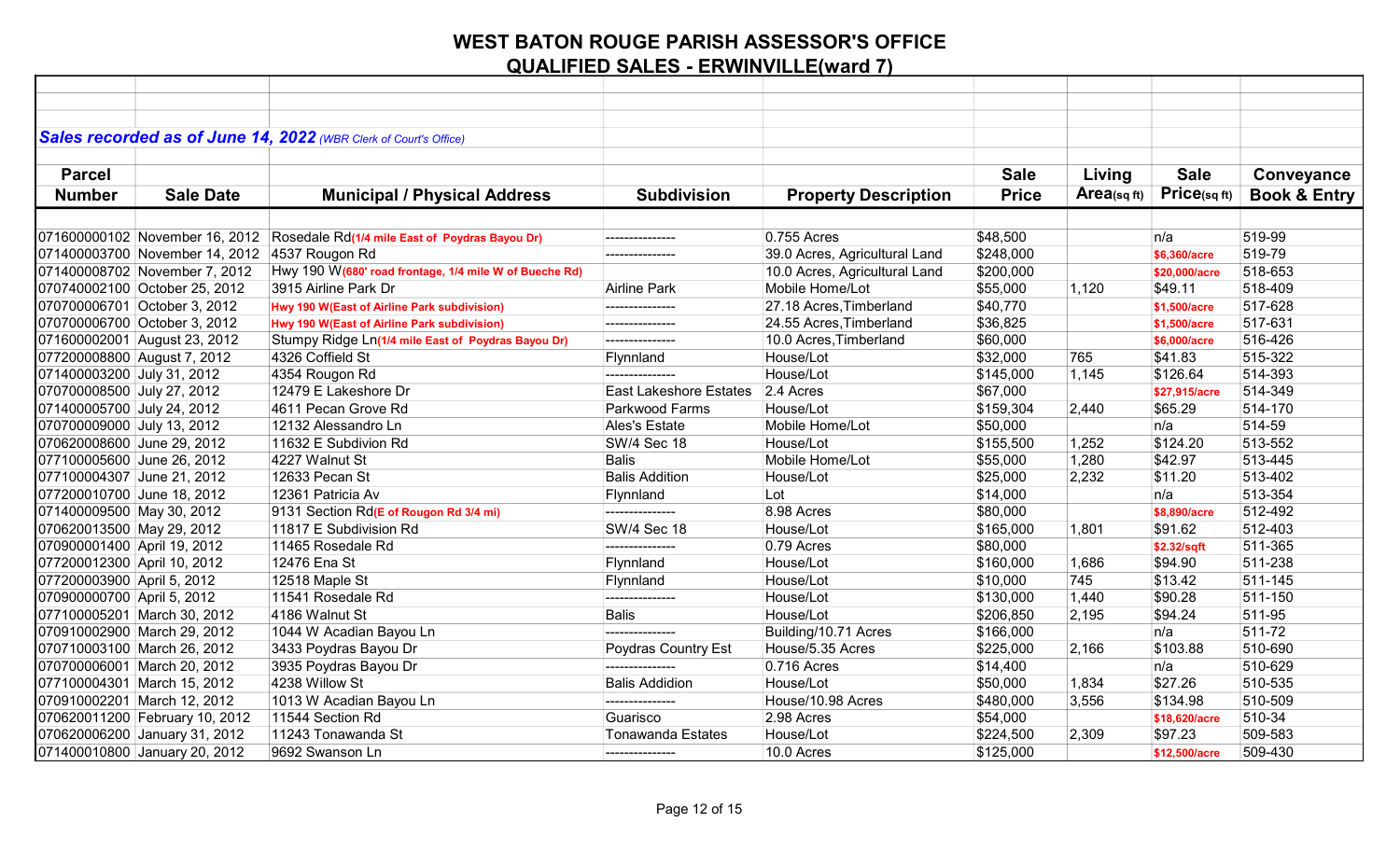| Sales recorded as of June 14, 2022 (WBR Clerk of Court's Office) |                                                  |                       |                                 |              |            |               |                         |
|------------------------------------------------------------------|--------------------------------------------------|-----------------------|---------------------------------|--------------|------------|---------------|-------------------------|
|                                                                  |                                                  |                       |                                 |              |            |               |                         |
| <b>Parcel</b>                                                    |                                                  |                       |                                 | <b>Sale</b>  | Living     | <b>Sale</b>   | Conveyance              |
| <b>Number</b><br><b>Sale Date</b>                                | <b>Municipal / Physical Address</b>              | <b>Subdivision</b>    | <b>Property Description</b>     | <b>Price</b> | Area(sqft) | Price(sqft)   | <b>Book &amp; Entry</b> |
|                                                                  |                                                  |                       |                                 |              |            |               |                         |
| 071400010900 January 13, 2012                                    | <b>Swanson Lane</b>                              |                       | 10.0 Acres                      | \$125,000    |            | \$12,500/acre | 509-334                 |
| 071400011000 January 13, 2012                                    | Swanson Lane                                     |                       | 8.11 Acres                      | \$96,000     |            | \$11,837/acre | 509-338                 |
| 070600004200 January 3, 2012                                     | 6445 Flynn Rd                                    | Towanada Plantation   | House/Lot                       | \$78,000     | 1,174      | \$66.44       | 509-142                 |
| 071600000800 December 22, 2011 10256 Rosedale Rd                 |                                                  |                       | 60.0 Acres, Timberland          | \$200,000    |            | \$3,333/acre  | 509-91                  |
| 071400008800 December 20, 2011                                   | 9325 Section Rd                                  | ---------------       | 8.98 Acres, Agricultural Land   | \$55,000     |            | \$6,125/acre  | 508-692                 |
| 071310007500 December 19, 2011                                   | 5613 Horner Rd                                   | Horner                | House/Lot                       | \$204,900    | 2,386      | \$85.88       | 508-643                 |
| 070620016100 December 6, 2011                                    | 11622 Section Rd                                 | <b>SW/4 Sec 18</b>    | House/Lot                       | \$45,213     | 1,500      | \$30.14       | 508-327                 |
| 071310001000 November 18, 2011                                   | 10412 Section Rd                                 | ---------------       | House/Land 4.36 Acres           | \$75,000     | 1,056      | \$71.02       | 508-17                  |
| 077100003200 November 3, 2011                                    | 13033 Cypress St                                 | Balis                 | House/Lot                       | \$35,000     | 1,556      | \$22.49       | 507-353                 |
| 077100005100 November 2, 2011                                    | 12848 Oak St                                     | <b>Balis</b>          | House/Lot                       | \$155,000    | 1,545      | \$100.32      | 507-325                 |
| 070620000800 October 19, 2011                                    | 5838 Andre Ln                                    | ---------------       | House/Lot                       | \$62,694     | 1,363      | \$46.00       | 507-7                   |
| 077100003200 October 17, 2011                                    | 13033 Cypress St                                 | <b>Balis</b>          | House/Lot                       | \$25,000     | 1,556      | \$16.07       | 506-671                 |
| 071300001500 October 5, 2011                                     | 6153 Rougon Rd                                   | ---------------       | House/Lot                       | \$52,900     | 1,500      | \$35.27       | 506-477                 |
| 070610002400 September 30, 2011 12234 Landry Ln                  |                                                  | North Fertile Acres   | Mobile Home/Agricultural Land   | \$100,000    |            | n/a           | 506-399                 |
| 070720001200 September 28, 2011 4352 Maxine St                   |                                                  | <b>Alwood Estates</b> | Mobile Home/Lot                 | \$35,000     | 1,680      | \$20.83       | 506-279                 |
| 070100000300 September 28, 2011                                  |                                                  |                       | 318 Acres, Timberland           | \$42,333     |            | \$133/acre    | 506-328                 |
| 070100000901 September 28, 2011                                  |                                                  | ---------------       | 32.5 Acres, Timberland          | \$39,000     |            | \$1,200/acre  | 506-340                 |
| 070620009100 September 19, 2011 5532 Flynn Rd                    |                                                  | Guarisco              | House/Lot                       | \$15,000     | 1,274      | \$11.77       | 506-137                 |
| 070700005400 August 3, 2011                                      | 12243 Erwin Av                                   | Angelique Estates     | Lot                             | \$35,000     |            | n/a           | 504-695                 |
| 070910001000 July 21, 2011                                       | 11432 Rosedale Rd                                | Acadian Bayou Estates | 1.10 Acres                      | \$60,000     |            | \$54,545/acre | 504-440                 |
| 071310003200 July 21, 2011                                       | 5734 Elm Grove Rd                                | Elm Grove             | House/Lot                       | \$106,000    | 1,438      | \$73.71       | 504-445                 |
| 077200009901 July 21, 2011                                       | 12538 Ena St                                     | Flynnland             | Mobile Home/Lot                 | \$15,000     |            | n/a           | 504-448                 |
| 070910000800 July 5, 2011                                        | 11472 Rosedale Rd                                | Acadian Bayou Estates | 1.65 Acres                      | \$72,500     |            | \$43,940/acre | 504-263                 |
| 071400002100 June 30, 2011                                       | 9141 Section Rd(Section Rd & Hwy 190 W frontage) | ---------------       | 423.13 Acres, Agricultural Land | \$770,000    |            | n/a           | 504-203                 |
| 071400002200 June 30, 2011                                       | 9443 Section Rd(Section Rd frontage)             | ---------------       | 100.5 Acres, Agricultural Land  | \$770,000    |            | n/a           | 504-203                 |
| 071500000100 June 30, 2011                                       | Hwy 190 W (Hwy 190 W frontage)                   | ---------------       | 738.56 Acres, Agricultural Land | \$770,000    |            | n/a           | 504-203                 |
| 077200013300 June 2, 2011                                        | 12415 Ena St                                     | Flynnland             | House/Lot                       | \$155,000    | 1,408      | \$110.09      | 503-376                 |
| 070610001800 May 27, 2011                                        | 12520 Landry Ln                                  | ---------------       | House/Lot                       | \$146,000    | 2,045      | \$71.39       | 503-315                 |
| 070610000200 May 16, 2011                                        | 6056 Poydras Bayou Dr                            | North Fertile Acres   | House/Lot                       | \$140,000    | 1,846      | \$75.84       | 503-144                 |
| 070600006200 April 20, 2011                                      | Flynn Rd                                         | ---------------       | 12.77 Acres, Agricultural Land  | \$102,160    |            | \$8,000/acre  | 502-629                 |
| 077100004101 March 15, 2011                                      | 4116 Willow St                                   | <b>Balis Addidion</b> | Mobile Home/Lot                 | \$37,000     | 1,152      | n/a           | 501-554                 |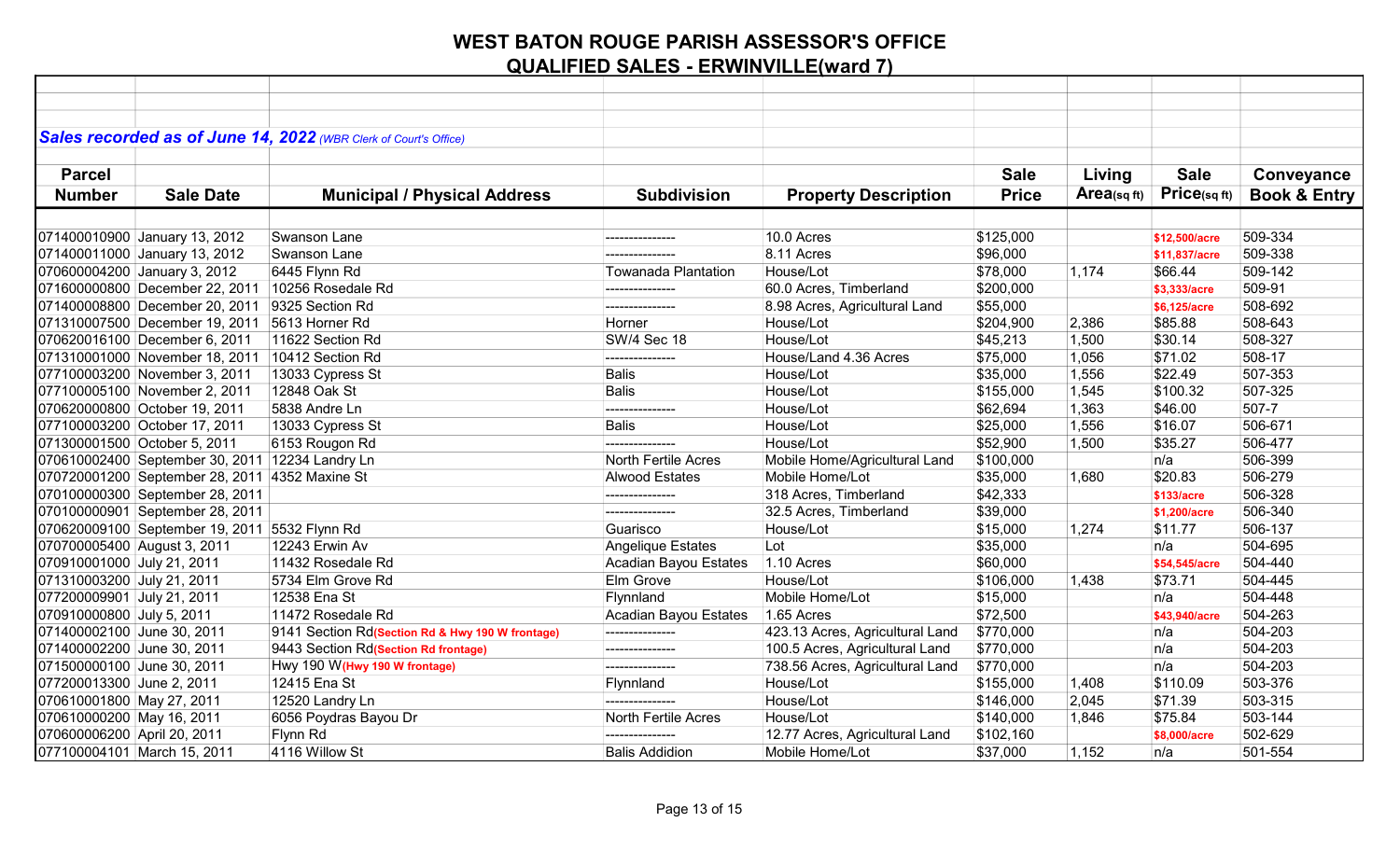| Sales recorded as of June 14, 2022 (WBR Clerk of Court's Office)               |                                        |                                   |                             |              |            |               |                         |
|--------------------------------------------------------------------------------|----------------------------------------|-----------------------------------|-----------------------------|--------------|------------|---------------|-------------------------|
|                                                                                |                                        |                                   |                             |              |            |               |                         |
| <b>Parcel</b>                                                                  |                                        |                                   |                             | <b>Sale</b>  | Living     | <b>Sale</b>   | Conveyance              |
| <b>Number</b><br><b>Sale Date</b>                                              | <b>Municipal / Physical Address</b>    | <b>Subdivision</b>                | <b>Property Description</b> | <b>Price</b> | Area(sqft) | Price(sq ft)  | <b>Book &amp; Entry</b> |
|                                                                                |                                        |                                   |                             |              |            |               |                         |
| 071310004800 March 14, 2011                                                    | 10757 L J Ln                           | Elm Grove                         | Home/Lot                    | \$144,500    | 1,302      | \$110.98      | 501-535                 |
| 070740002100 January 5, 2011                                                   | 3915 Airline Park Dr                   | Airline Park                      | Mobile Home/Lot             | \$55,500     |            | n/a           | 500-359                 |
| 071400008500 January 3, 2011                                                   | 9223 Section Rd(E of Rougon Rd 3/4 mi) |                                   | 8.98 Acres                  | \$56,900     |            | \$6,336/acre  | 500-314                 |
| $\vert 071400009600 \vert$ December 10, 2010 Section Rd(E of Rougon Rd 3/4 mi) |                                        | ---------------                   | 8.98 Acres                  | \$54,000     |            | \$6,013/acre  | 500-55                  |
| 071400009500 December 7, 2010                                                  | Section Rd(E of Rougon Rd 3/4 mi)      | ---------------                   | 8.98 Acres                  | \$54,000     |            | \$6,013/acre  | 499-559                 |
| 071310003600 November 19, 2010 5918 Elm Grove Rd                               |                                        | Elm Grove                         | Mobile Home/Lot             | \$60,000     |            | n/a           | 499-192                 |
| 070600007100 November 19, 2010 Flynn Rd                                        |                                        | ---------------                   | 0.51 Acres                  | \$14,000     |            | \$28,000/acre | 499-184                 |
| 077100005801 November 16, 2010 4223 Walnut St                                  |                                        | <b>Balis</b>                      | House/Lot                   | \$139,900    | 1,293      | \$108.20      | 498-526                 |
| 071310003700 November 12, 2010 6028 Elm Grove Rd                               |                                        | Elm Grove                         | House/Lot                   | \$18,000     | 2,886      | \$6.24        | 498-474                 |
| 071310007802 November 12, 2010 10900 L J Ln                                    |                                        | ---------------                   | 2.0 Acres                   | \$45,000     |            | \$22,500/acre | 498-500                 |
| 070910001100 November 10, 2010 11412 Rosedale Rd                               |                                        | Acadian Bayou Estates             | Lot, 1.26 Acres             | \$55,000     |            | \$43,650/acre | 498-459                 |
| 070620012600 November 10, 2010 E Subdivision Rd                                |                                        | ---------------                   | 4.96 Acres                  | \$50,000     |            | \$10,000/acre | 498-464                 |
| 070740001900 October 29, 2010                                                  | 3902 Airline Park Dr W                 | <b>Airline Park</b>               | Mobile Home/Lot             | \$40,000     |            | n/a           | 498-302                 |
| 071400009400 October 29, 2010                                                  | Section Rd(E of Rougon Rd 3/4 mi)      | ---------------                   | 8.98 Acres                  | \$54,000     |            | \$6,013/acre  | 498-295                 |
| 070900001400 October 19, 2010                                                  | 11473 Rosedale Rd                      | ---------------                   | 1.1 Acres                   | \$75,000     |            | \$68,180/acre | 498-3                   |
| 071400003402 September 16, 2010 4420 Rougon Rd                                 |                                        |                                   | House/Land 2.318 Acres      | \$340,000    | 2,528      | \$134.49      | 497-262                 |
| 070700008600 September 3, 2010                                                 | 12539 E Lakeshore Dr                   | East Lakeshore Estates 3.25 Acres |                             | \$89,500     |            | \$27,540/acre | 497-92                  |
| 077100003000 September 2, 2010                                                 | 12971 Cypress St                       | <b>Balis</b>                      | House/Lot                   | \$93,500     | 952        | \$98.21       | 497-70                  |
| 070620016300 September 2, 2010                                                 | Union Pacific Railroad(RR row)         | ---------------                   | 12.84 Acres                 | \$89,556     |            | \$6,975/acre  | 497-62                  |
| 077100005602 August 30, 2010                                                   | 4161 Walnut St                         | <b>Balis</b>                      | House/Lot                   | \$160,000    | 1,632      | \$98.04       | 496-693                 |
| 070700008300 August 6, 2010                                                    | 12417 E Lakeshore Dr                   | <b>East Lakeshore Estates</b>     | $2.59$ Acres                | \$66,000     |            | \$25,480/acre | 496-292                 |
| 077200000300 August 2, 2010                                                    | 12335 Hwy 190 W                        | ---------------                   | House/Lot                   | \$39,000     | 942        | \$41.40       | 496-218                 |
| 077100004802 July 30, 2010                                                     | 12729 Oak St                           | <b>Balis</b>                      | Lot, 0.607 Acres            | \$41,000     |            | n/a           | 496-207                 |
| 071400004500 July 14, 2010                                                     | 3838 Rougon Rd                         | <b>Eric Swanson</b>               | Mobile Home/Land            | \$65,500     |            | n/a           | 495-593                 |
| 071400008800 June 9, 2010                                                      | Section Rd(E of Rougon Rd 3/4 mi)      | ---------------                   | 8.98 Acres                  | \$90,000     |            | \$10,000/acre | 495-12                  |
| 070620000601 May 6, 2010                                                       | Andre Ln                               | ---------------                   | 8.57 Acres                  | \$90,000     |            | \$10,500/acre | 494-78                  |
| 070700008900 April 28, 2010                                                    | 12147 Alessandro Ln                    | Ales's Estate                     | Lot, 0.80 Acres             | \$45,000     |            | n/a           | 494-43                  |
| 071400005200 April 26, 2010                                                    | Pecan Grove Rd (no road frontage)      | Parkwood Farms                    | 0.454 Acres                 | \$17,000     |            | n/a           | 494-31                  |
| 070620017200 March 4, 2010                                                     | 6034 Flynn Rd                          | ---------------                   | 3.50 Acres                  | \$91,000     |            | \$26,000/acre | 493-66                  |
| 071400008600 February 3, 2010                                                  | Section Rd(E of Rougon Rd 3/4 mi)      | ---------------                   | 8.98 Acres                  | \$89,800     |            | \$10,000/acre | 492-196                 |
| 071400008700 February 1, 2010                                                  | Hwy 190 W (due W of Grand Bayou Rd)    | ---------------                   | 106.20 Acres                | \$637,200    |            | \$6,000/acre  | 492-186                 |